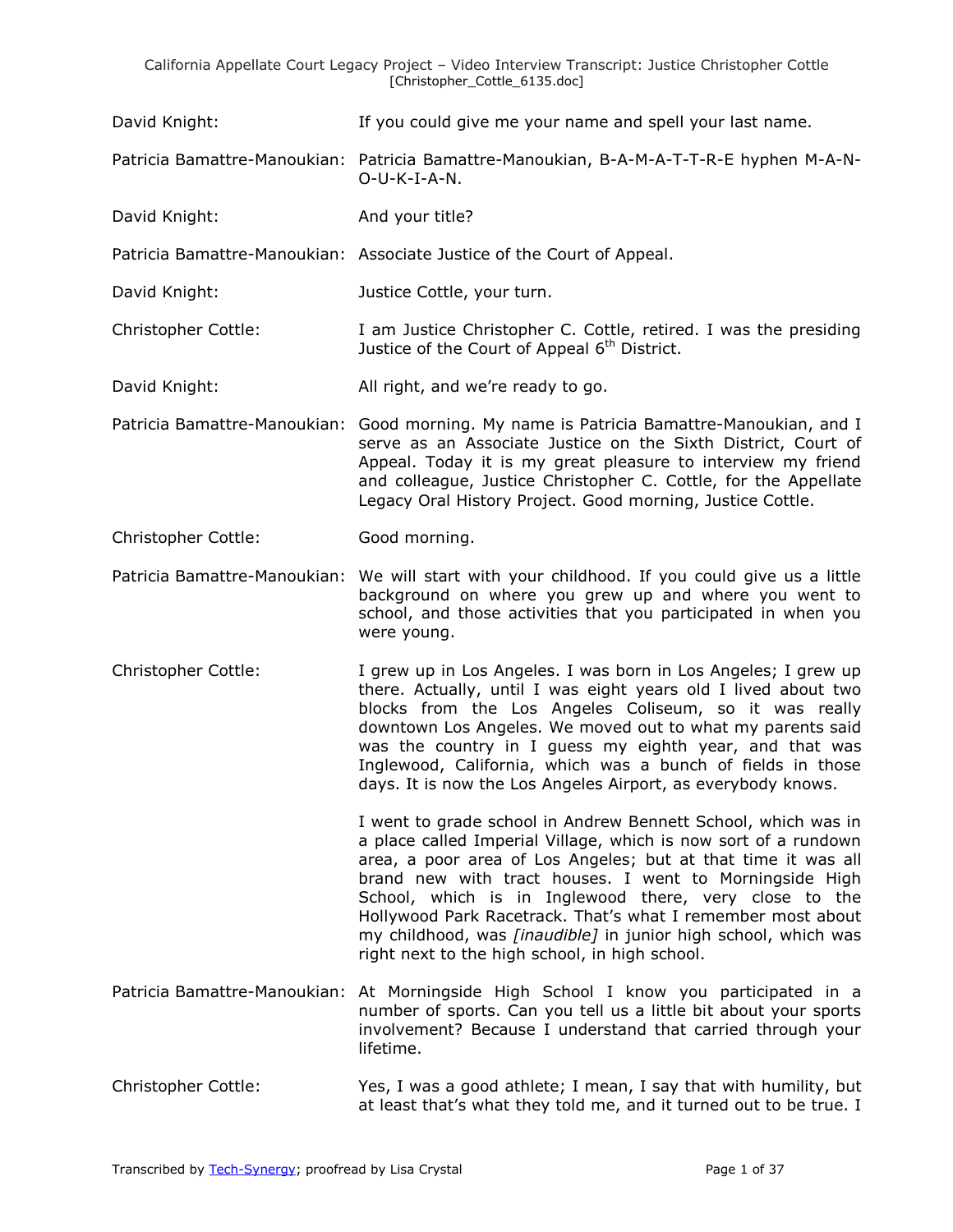was a basketball, football, and baseball player, and very motivated. When I was 14 years of age, my family broke up; my parents were alcoholics and had some very serious problems and I ended up in a foster home. My foster parents were very close to the coaching staff at the high school. So that combination got me extremely involved in sports of all kinds, and the coaches were all motivated to make sure I did well.

- Patricia Bamattre-Manoukian: Do you think sports had an impact on your life? Do you think it helped you?
- Christopher Cottle: Definitely. I think back to my role models and most of them were the coaches, and to the people I remember very much when I was in my 14, 15, 16 years of age.
- Patricia Bamattre-Manoukian: And I'll be asking you a lot as we go through, who were your heroes? Who were your role models as you were growing up and as you went to law school and began practicing and so forth? Morningside High School, you developed your sports abilities, obviously your academic capabilities; and from Morningside High School you went on to Stanford. Can you tell us a little bit about that?
- Christopher Cottle: Actually, that was a very strange thing, because I had always been on my way to the University of California. They got me a job during the summer. I thought I was going to be going there. In fact I went there for one day, and my girlfriend, who was going to SC, had not started school yet, and Cal started a month earlier in Stanford.

I'm just giving an idea of how unsophisticated I was at that time; I didn't make these great plans. But we did not have letters of intent in those days, but you did make a commitment, and I'd committed to Cal. I got there and it just did not feel right. I was actually in a line and I decided, you know, I'm going to change my mind. And I started calling around.

I had talked to the Stanford coaching staff a number of times; I talked to other schools throughout the country and I decided to call the coach at Stanford, and I did. And they said, "Well, if that's the way you feel, tell them and we'll come get you."

That's the story. I still have the *Chronicle* article, since I was highly recruited, indicating that I had left and gone over to Stanford. School did not start for a month, and that was nice, so I had a chance to work for a month on the new Stanford Hospital with a construction company and make some money.

# $(00:05:12)$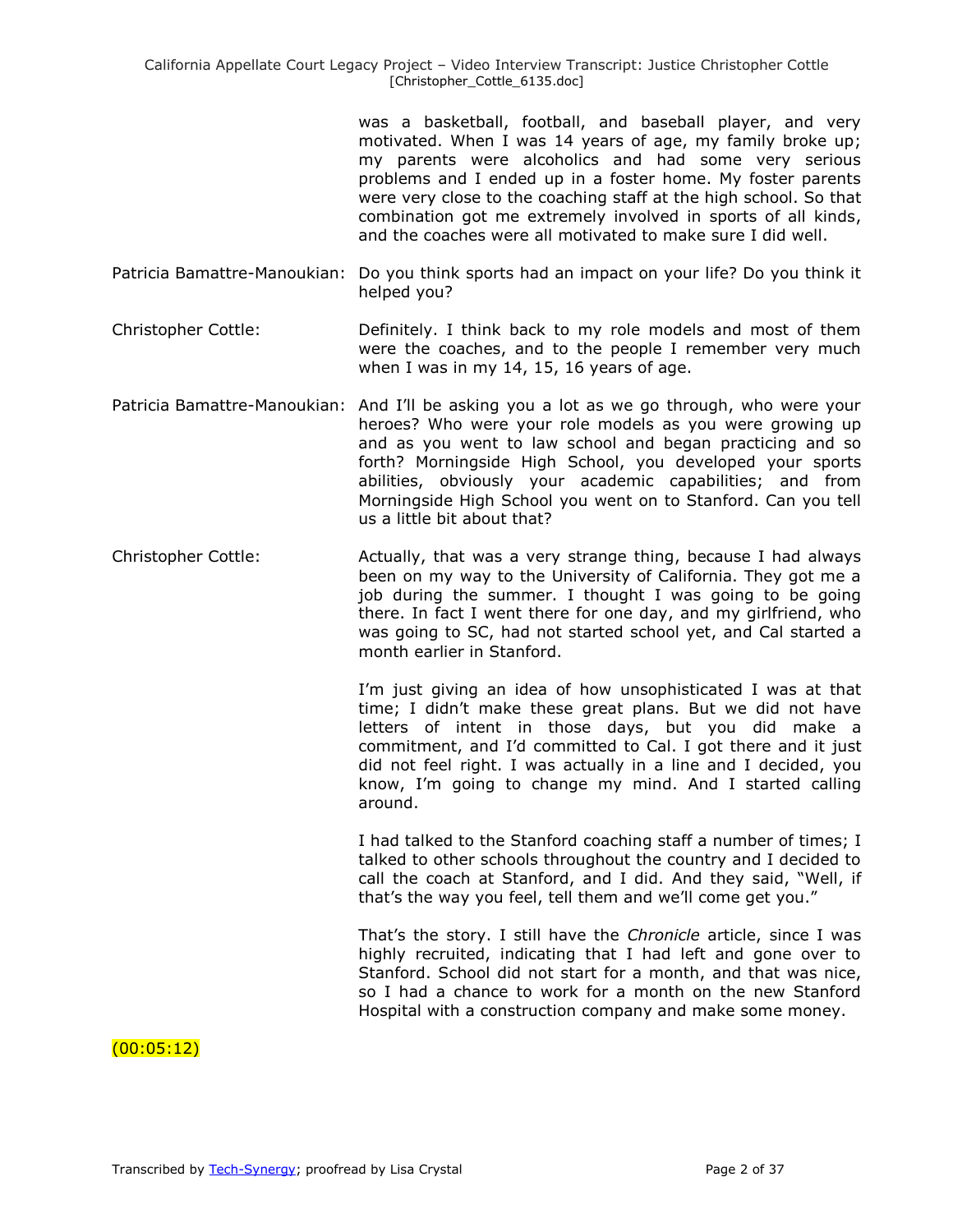- Patricia Bamattre-Manoukian: So you almost went to Cal, changed your mind, your direction changed, and you went to Stanford; and at Stanford, what sports and activities did you participate in?
- Christopher Cottle: I went there on a football scholarship, so I was exclusively a football player.
- Patricia Bamattre-Manoukian: And rumor has it you played both ways—you played offense and defense. And what positions did you play?
- Christopher Cottle: I was a center on offense, and a linebacker. My forte, if you will, was as a linebacker. So center was in those days what linebackers played unless they were fullbacks, and I was not a fullback.
- Patricia Bamattre-Manoukian: And what adjectives do you think they would have used to describe you as a football player?
- Christopher Cottle: I would say hard-nosed, I think, is probably the one I heard the most. I was a very good tackler, a very hard hitter, the perfect defensive player, if you will.
- Patricia Bamattre-Manoukian: When you were a senior, you were the team captain; is that correct information?
- Christopher Cottle: Yes.
- Patricia Bamattre-Manoukian: Okay. What did you take with you from being team captain as you traveled through life?
- Christopher Cottle: Well, I think I was always pretty much a natural leader. When I had been in high school I was student body president. I was also the president of what at that time was called the California Association of Student Body Presidents. So I tended to fall into that, not so much because I sought it, but I think it was my personality more than anything else. People would look around and I was the one that probably appeared to want things the least, even though that really wasn't true internally. For that reason, I was sometimes drafted for these positions.

I remember when I ran for student body president, I didn't have to run against anybody. When I ran for this other position with the California Association of Student Councils, same thing. Actually when I ran for district attorney in Santa Cruz County years later, which we will talk about, I didn't run against anybody either. So I was always very fortunate in that regard. *[laughing]*

Patricia Bamattre-Manoukian: How would you describe your leadership qualities—like what kind of a leadership style did you have then and did you carry with you through the years?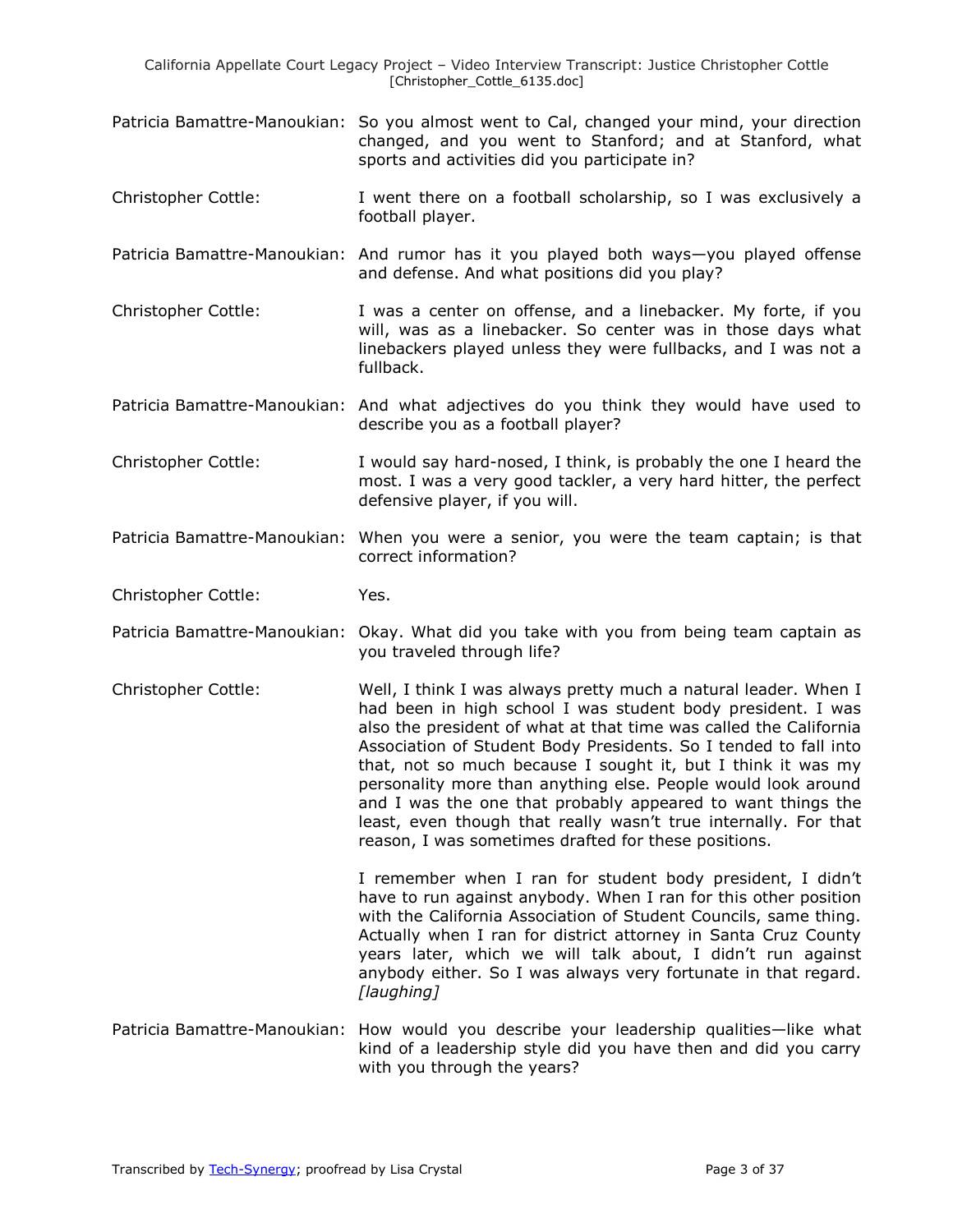- Christopher Cottle: I think more than anything else trying to find out what people wanted, trying to develop agreement on things, trying to minimize conflict. I grew up in a family that involved great conflict; and for that reason, I did everything I could . . . as I look back on it, I did everything I could to avoid it.
- Patricia Bamattre-Manoukian: Minimize conflict and build consensus really were the two aspects you sought.
- Christopher Cottle: Right.

Patricia Bamattre-Manoukian: What did you major in at Stanford?

Christopher Cottle: I was premed; I wanted to be a doctor at that time. And also if you did want to take a premed curriculum, you had to major in something else, so I was a history major. But I took a lot of lab courses and a lot of science courses.

> And then in my senior year, when I started to get very serious, I changed my mind and decided that was not what I wanted to do. I wasn't sure on what I wanted to do, but by then I had not applied to any other graduate schools. And I worked for Stanford for a year, and then during that period of time decided I wanted to go to law school.

Patricia Bamattre-Manoukian: And what type of work did you do for Stanford?

Christopher Cottle: I was involved in fundraising and I was coaching the freshman football team. So it gave me an opportunity to . . . what I would do is travel around, talk to alumni. It was a program called the PACE program, which was one of the first big fundraising programs. I can't remember what the figure was, but nothing compared to what it is now.

> And that's what I did. I worked out of an office in San Francisco but traveled around. But they have a very limited freshman football schedule at Stanford, did in those days, a period of about five weeks; and I was down here in Palo Alto for five weeks for that.

Patricia Bamattre-Manoukian: So you took a year to work, figure out what you wanted to do, and you decided you wanted to go to law school?

Christopher Cottle: Right.

- Patricia Bamattre-Manoukian: And where did you go to law school?
- Christopher Cottle: I went to Hastings in the city. *[Off-camera discussion re: tape]*
- Patricia Bamattre-Manoukian: So, Chris, you attended Hastings Law School; can you tell us a little bit about that?

#### $(00:10:00)$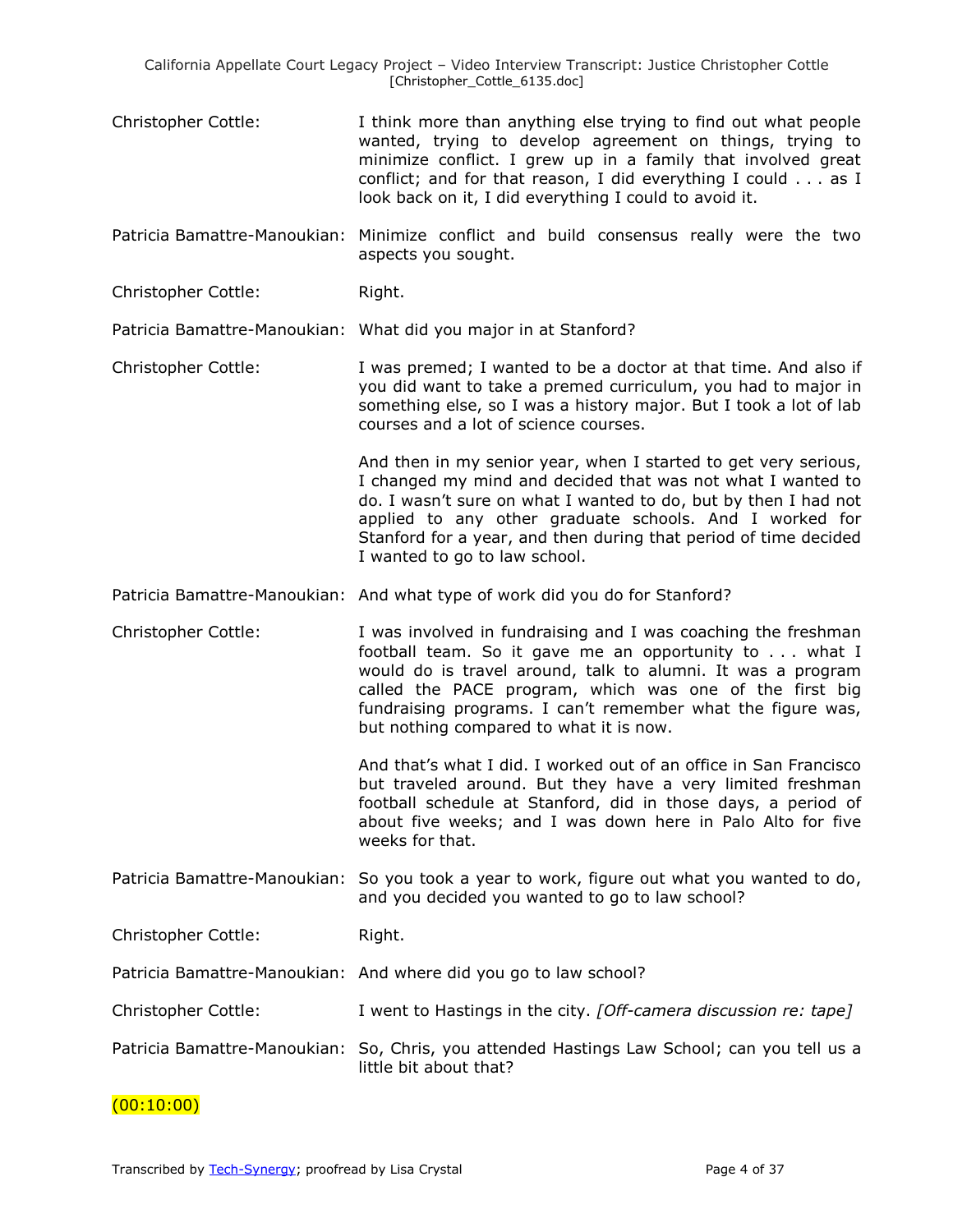Christopher Cottle: Yes, I was living in San Francisco and I moved to San Francisco to go to Hastings. Hastings at that time was one of these schools where you go in on the first day and they tell you it was easy to get in; and it was easy. Although I was a fairly good student at that time, I hadn't even applied myself because I didn't even figure out that I wanted to be a lawyer until the end. But Hastings was one of those schools where they tell you on the first day that you're sitting next to somebody who's going to flunk out and it's either going to be you or them, that kind of thing; so it was very competitive.

> It was very interesting; they were all retired professors from various fields. And it was a great place to be; I loved it. After school, we would go and watch a lot of the Hallinans and people like that who were trying cases every day.

- Patricia Bamattre-Manoukian: Hastings is right in downtown San Francisco, so you had access to all the courtrooms?
- Christopher Cottle: Right. I was newly married. My wife was a graduate student at Berkeley and we had no children, so I look at those four years—we both look at those four years—as great years; we really had a good time. She was very bright and was on one of these Regents Scholarships which gave her cash, tax-free cash, every month. I was a janitor at Hastings Law School. And between the two of us, we were doing pretty well.

I remember our rent was \$110 a month for a great flat out in the avenues, and our income was about \$1,500 a month, so you can see the relationship there.

- Patricia Bamattre-Manoukian: That was great back in those days.
- Christopher Cottle: You could have a real good meal with wine and the whole deal for about \$10 in San Francisco, at some real nice restaurants.
- Patricia Bamattre-Manoukian: So you have very fond memories of law school and living up in San Francisco?
- Christopher Cottle: Yeah, and we made a lot of friends, lifelong friends. It was a great place.
- Patricia Bamattre-Manoukian: Did you have any particular classes that you really enjoyed in law school?
- Christopher Cottle: I think back, and I would say probably some of the tax; I took several tax courses. I really liked those real property courses, the kinds of the things that I ended up not being involved with later on.
- Patricia Bamattre-Manoukian: Did you have any idea what you wanted to do when you graduated from law school?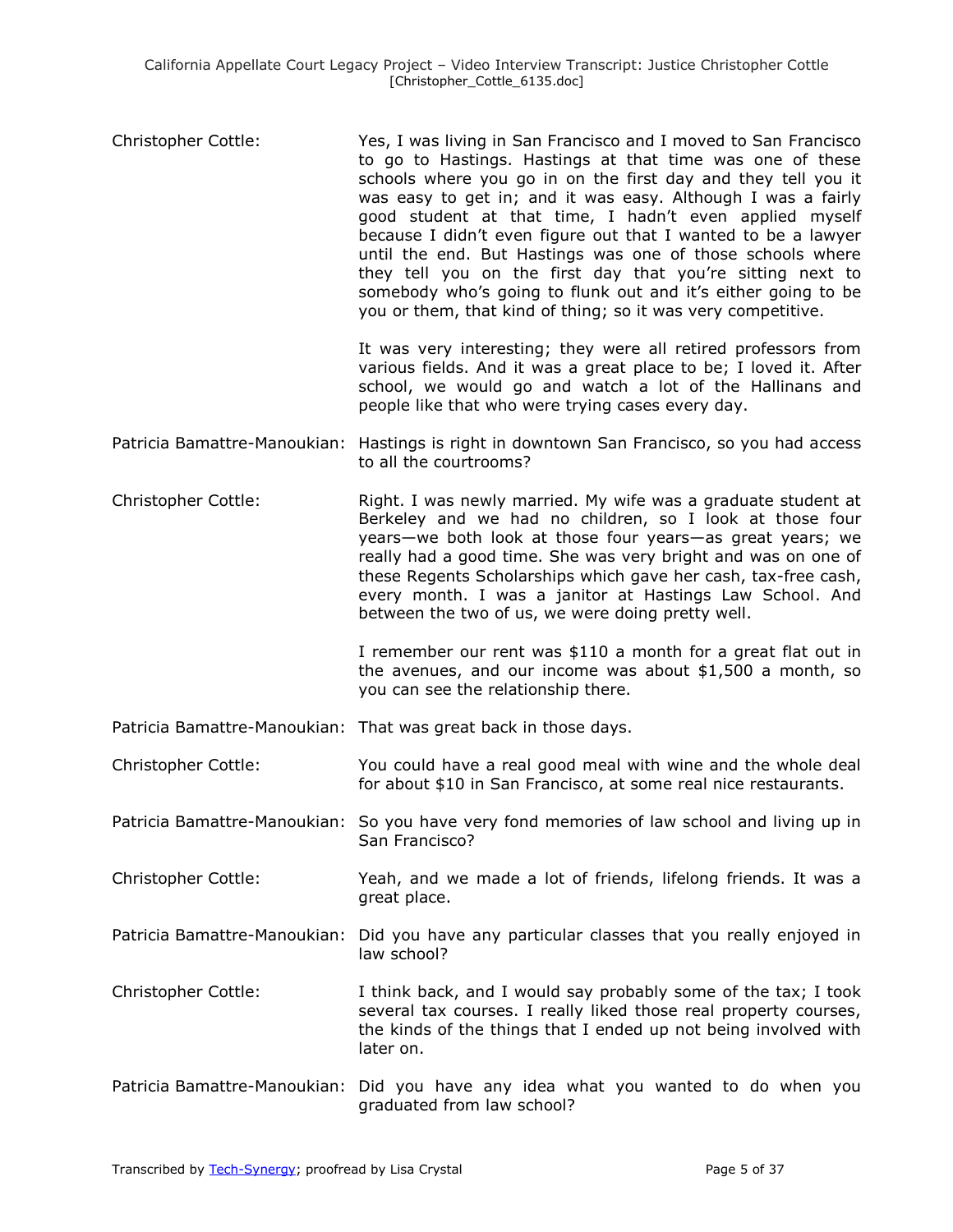- Christopher Cottle: I had no idea. I was one of these people who chose law school, I think the primary reason was simply to go somewhere and do something that constituted a good education. It wasn't that I could see the end of what I was going to be doing; I had no idea, really. I had grown up . . . my foster parents were dentists, both of them. I knew I didn't want to be a dentist. I'd had enough of that.
- Patricia Bamattre-Manoukian: So you graduated from Hastings, you took the bar, you passed the bar, and what was your first job?
- Christopher Cottle: My first job was here in San Jose. I worked with a small firm, Berns & Steinberg, great guys. I was there for about a year and a half doing what new lawyers do, which is pleadings and some negotiating on the phone, a lot of personal injury, a lot of document drafting, things of that kind. I learned very quickly that unless you had some power as an attorney, it was difficult. So I decided that I needed some trial experience because I'd had none at that point.

We were living in Los Gatos and I was going over to Santa Cruz on the weekends. It looked like a nice place and there was a job opening that came up. I had decided after talking to people that it would be good to get some experience as a deputy public defender or district attorney. And there was a job in the district attorney's that opened, and that got me into district attorney work.

- Patricia Bamattre-Manoukian: So you started trying cases?
- Christopher Cottle: I started trying cases. My career trying cases was incredible in the sense that it was a small office—probably 12, 13 attorneys—and I started trying very serious cases right away. I began specializing in sexual assault, rape cases. I tried a lot of those kinds of cases over a period of about two years; and then from that point on, I probably tried a string of about 25 murder cases. It seemed strange that in a county of that kind you'd have that many murder cases, but we did.

#### (00:15:02)

Now, I said murder; I'm talking about homicide, but also quite a few murder cases. There began in 1970 a string of mass murders in Santa Cruz, committed over time by three different defendants, and much of my DA career was spent prosecuting those cases and others as well.

Patricia Bamattre-Manoukian: In the book of *Legal History of Santa Cruz County*, it is indicated that Santa Cruz was the murder capital of the world during the 1970s. And it does document your involvement in a number of these very serious and very high-publicity cases. Would you talk a little bit about some of these cases that you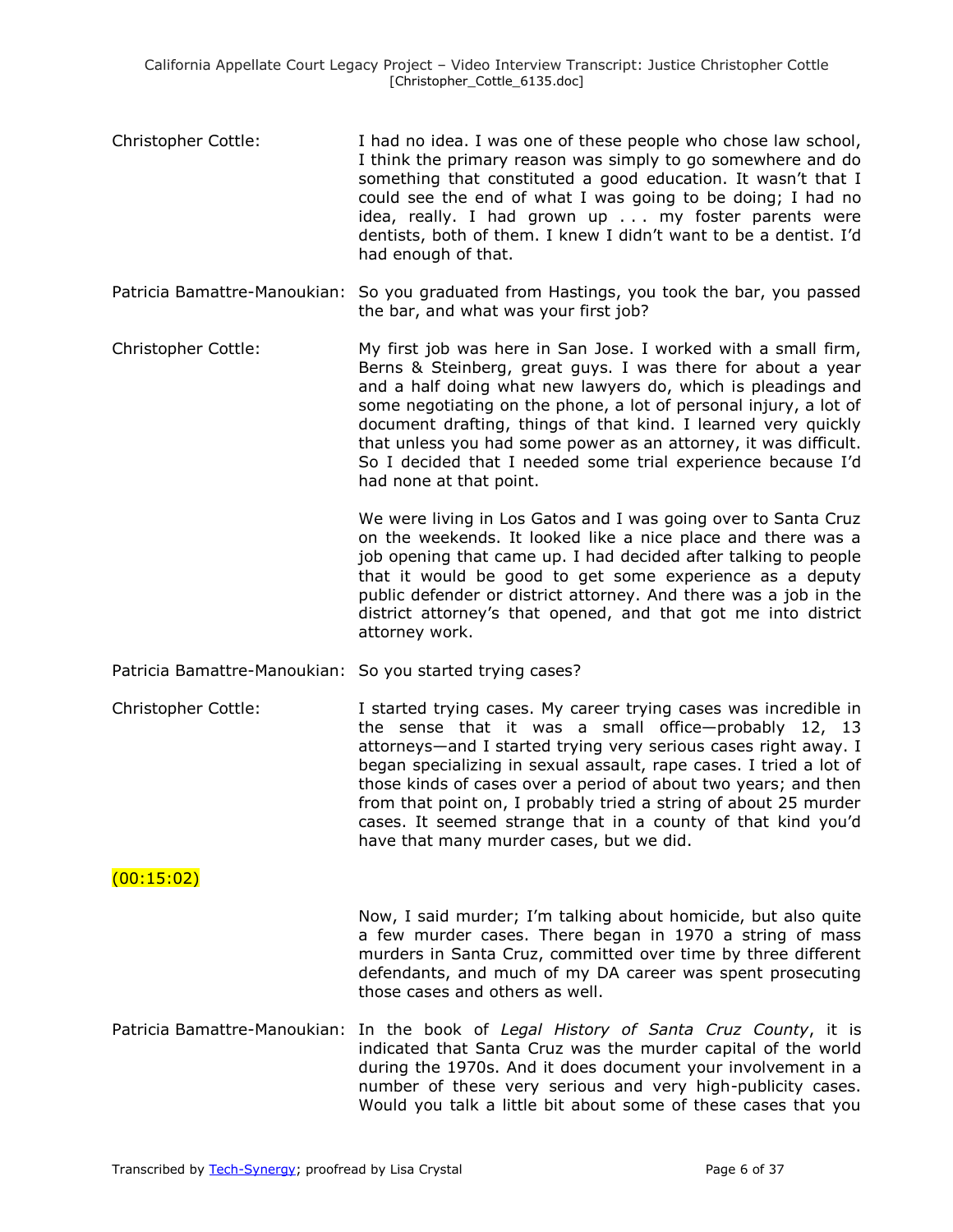tried—any ones that you want, but perhaps including the *Frazier* and *Mullin* cases or any others that come to mind?

Christopher Cottle: The first one was a murder that occurred in 1970, and that was really the big case in the sense that it was a family, a physician and his family, who were murdered in their home by, I guess you'd call it, somebody, kind of a hippie, who lived in the hills. And there was a lot of adverse publicity. After he was arrested, the case ended up being transferred to San Mateo County on a change of venue.

> So Peter Chang . . . I was the chief deputy at that time and Peter Chang and I tried the case up in San Mateo. He was the lead attorney on the case and a great trial lawyer, and we tried the case all the way through to the death penalty. What made the case difficult was the defendant was nuts, but it was also a very circumstantial case. All we had was a theory that he had done this and had committed burglary before and the weapons were the weapons that he used in this crime.

> Anyway, he was convicted of first-degree murder and got the death penalty. And it was later that the death penalty was reversed by the United States Supreme Court, not because of this case but the statute in general; so that was the end of it, and he's still incarcerated.

> Thereafter, there were two serial murders and one of which was Herbert Mullin that you talked about. And I tried that case myself; Art Danner helped me with it. And that was a case involving 13 murders—3 over here and 10 in Santa Cruz County. This guy was also mentally ill. He had decided to go back and kill a number of people who he had some relationship with when he was in high school and so on and so forth, in addition to a few that he just ran into, because he was hearing voices, "kill them." And that was also a very difficult case from a standpoint of the death penalty and all the difficult issues involved.

> So as time was going on, I was really exposed to all the issues involving trying cases, rules of evidence, and so on and so forth. I had a great opportunity to learn as I was going along.

- Patricia Bamattre-Manoukian: And you handled many, many high-publicity cases in terms of not just the nature of the cases but you had changes of venue, you had news reporters constantly in the courtroom and outside the courtroom. What did you bring with you from those experiences dealing with the media, dealing with the victims and the surviving members of the victims' families?
- Christopher Cottle: Well, I learned a lot; I mean, I have to say I learned a lot. I also had great empathy for the people—not only the victims but their families and so on and so forth. As I look back upon it, I was pretty good at handling those kinds of people.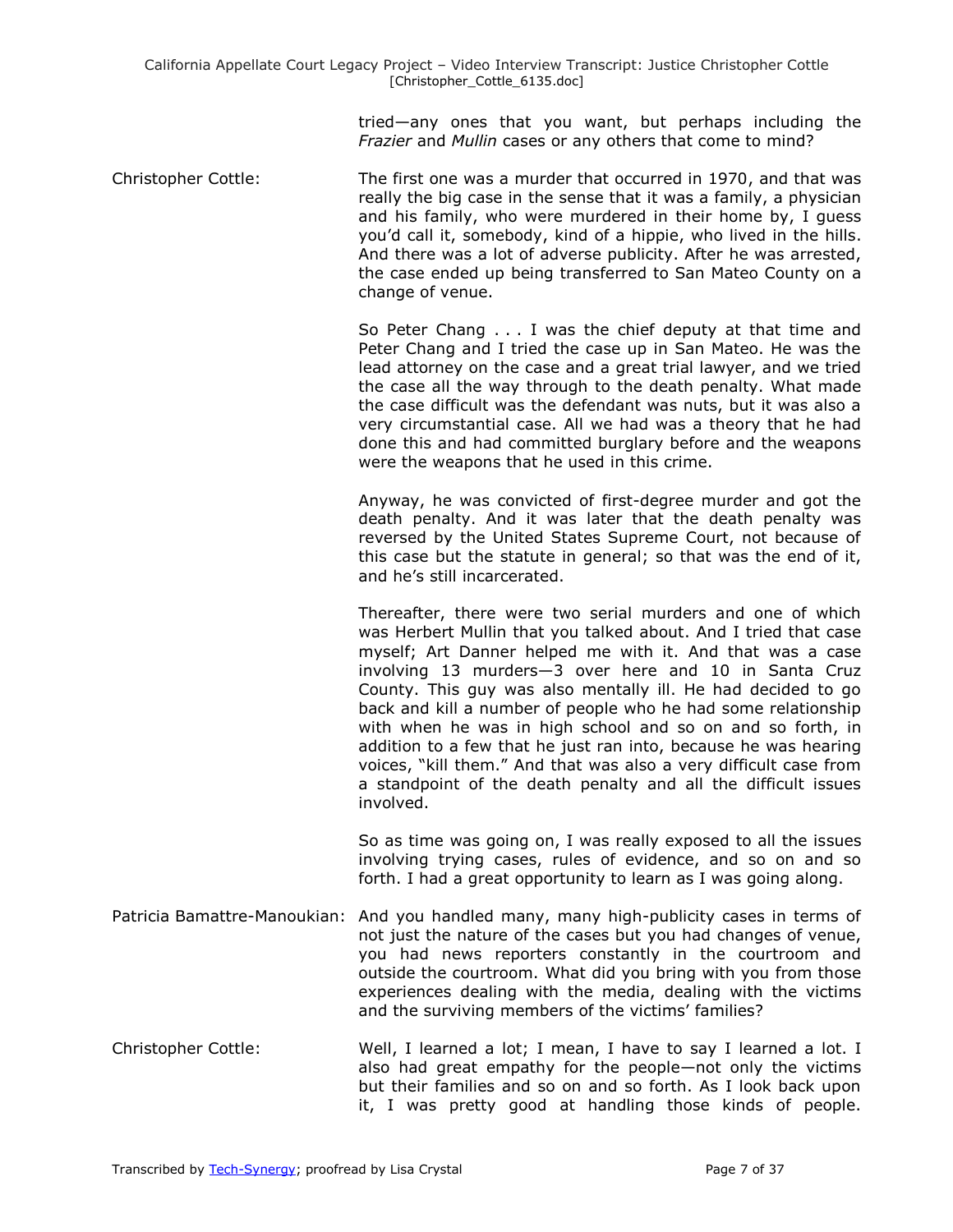Sometimes it was difficult because they were very emotional and upset and so on.

But from all of that I learned—because I did, after six years in the district attorney's office, I was elected district attorney when Pete Chang, who was the district attorney, decided to run for a judgeship—I would say by then I had been so exposed that I had a pretty good sense of . . . I had a pretty good value system as far as the kinds of things that I thought were important, what a district attorney ought to be focusing on, what a district attorney ought to be emphasizing, and so on.

#### (00:20:10)

It wasn't just prosecuting to get the greatest sentence you can obtain. It was more trying to evaluate cases based on a lot of human aspects. We had an office that I think in some respects was quite reasonable when it came to the way in which we handled cases and the bar; and people in general really respected it. They were good times, because they knew that I was a district attorney that, at least when it came to the more serious cases, would do everything I possibly could do to obtain a conviction.

Patricia Bamattre-Manoukian: You gained experience trying cases, you developed a reputation, and you developed credibility in the community. You ran for district attorney, if I'm correct, and were elected in 1975?

Christopher Cottle: 1974.

Patricia Bamattre-Manoukian: Nineteen seventy-four. And you ran unopposed and you served as the district attorney until your appointment to the bench in 1977?

Christopher Cottle: Right.

Patricia Bamattre-Manoukian: How were those years as the district attorney in Santa Cruz as you look back?

Christopher Cottle: Well, those were also years when I was trying, not only was I running an office and doing a lot of work with police . . . I mean, the police were always . . . The sheriff's department and the police departments—there were four or five in Santa Cruz County—were always behind in the sense that it was a small community which had to grow up very quickly.

> So there were a lot of issues, and I poured myself into the job. I mean I was just working 16 hours a day, and I think I did go through a divorce right around that time. And I think my first wife and I are good friends, but I'm sure that she would say more than anything else it was because of that I was consumed by the job; and in some respects, she hated the job because of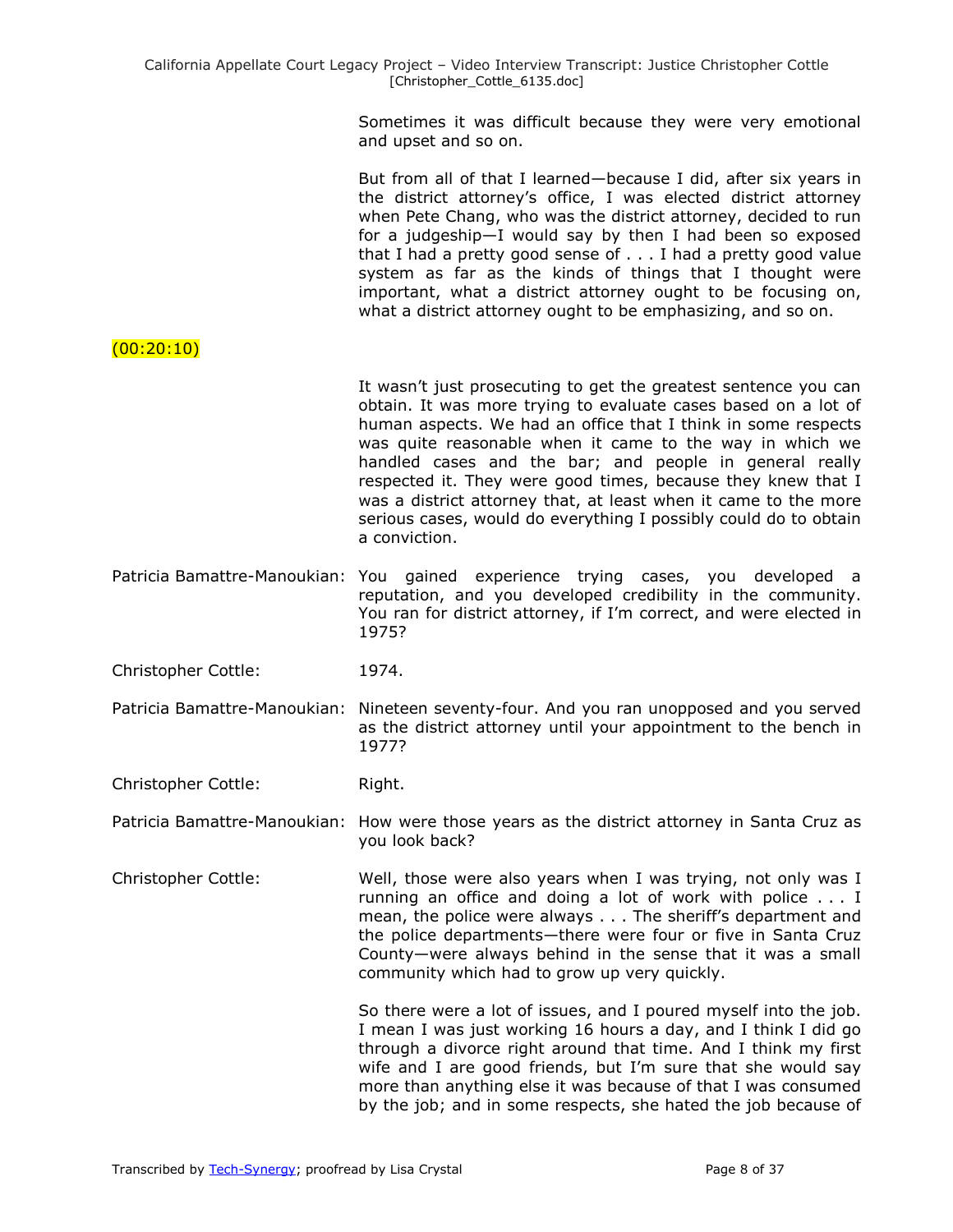that. She did not like all this publicity and every time there was a homicide I would be gone in the middle of the night to go out. I just insisted that when they found any bodies I would be there, and so on and so forth.

- Patricia Bamattre-Manoukian: During that time period, as you were working as a district attorney, I believe you and your wife had a son?
- Christopher Cottle: Yes. His name is Chris. He is now 37 years old.

Patricia Bamattre-Manoukian: What is he doing now?

- Christopher Cottle: He is a firefighter in Redwood City and got there in a sort of a circuitous way. He went to school down in San Diego, college down in San Diego, thought he wanted to be a teacher. Taught for a while, didn't like it, went skiing; we had always skied together. He is a very good skier and he just decided to go do that for a few years, and that got him involved in lifesaving; that got him involved in wanting to be a firefighter. He is very happy with it; it's a great job.
- Patricia Bamattre-Manoukian: He is actually a paramedic firefighter?
- Christopher Cottle: Yes.

Patricia Bamattre-Manoukian: And he is bilingual. He speaks Spanish. Has a lovely wife and a new son named?

Christopher Cottle: Named Nathan.

Patricia Bamattre-Manoukian: So you are a grandfather?

Christopher Cottle: Right.

Patricia Bamattre-Manoukian: Congratulations. So as you were working as a district attorney, you were also raising your son, and there was a lot going on during that time; and then in 1977, it appears that Governor Jerry Brown appointed you to the Santa Cruz court?

Christopher Cottle: Right.

Patricia Bamattre-Manoukian: Can you tell us a little bit about that? What caused you to put in your application and decide that you might want to transition from the district attorney's office to the bench?

Christopher Cottle: Well, to be honest, I really had not thought about it. I had never aspired to be a judge. I must have thought about it, but I had a good friend, Rollie Hall, who was also a judge in Santa Cruz County, had been appointed. One of the reasons that he was appointed, to be very frank, was he was a good friend of one of Jerry Brown's—Jerry Brown was the Governor at that time—one of his strong supporters and I think also very close to the appointments secretary.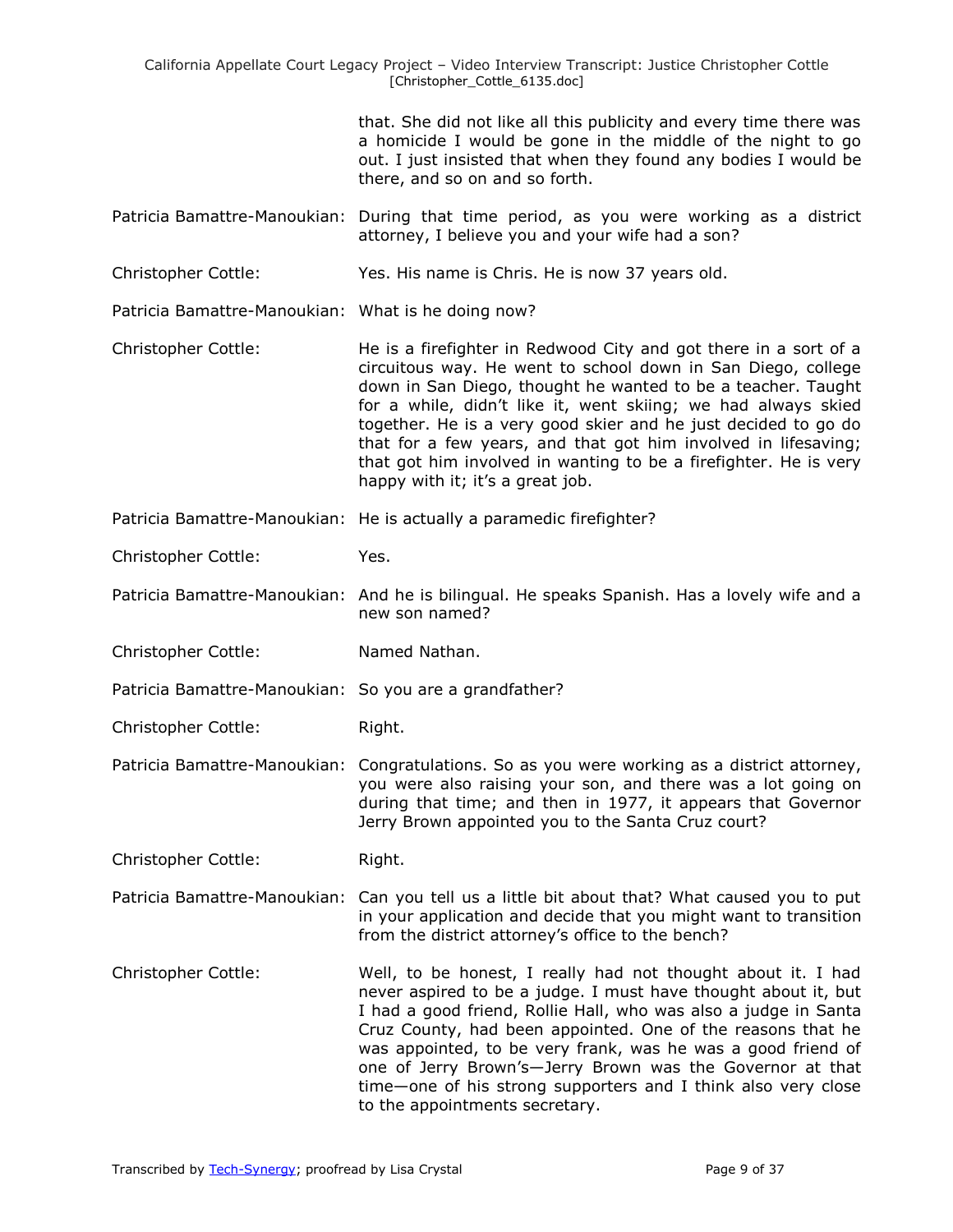|                              | So Rollie had been appointed and Rollie said to me, "You know,<br>Governor Brown really would like to appoint-I keep hearing<br>this—he would like to appoint some DAs because the public has<br>the impression that he's soft on crime." [laughing] So on one<br>day three of us were appointed; and a lot of that had to do with<br>my connection with knowing Rollie, because he knew this<br>person who was kind of a rainmaker for the Governor and so<br>on.                                                                 |
|------------------------------|------------------------------------------------------------------------------------------------------------------------------------------------------------------------------------------------------------------------------------------------------------------------------------------------------------------------------------------------------------------------------------------------------------------------------------------------------------------------------------------------------------------------------------|
| (00:25:06)                   |                                                                                                                                                                                                                                                                                                                                                                                                                                                                                                                                    |
|                              | So it wasn't something that I really put a lot of energy into; I<br>wanted to do it. I was at that point I think the youngest judge<br>in the state because I had $\ldots$ the youngest superior court<br>judge in the state. You had to have 10 years and I had just<br>finished my 10th year of practice, or maybe it was 11th; I'm<br>not sure.                                                                                                                                                                                 |
|                              | Patricia Bamattre-Manoukian: So how old were you when you were appointed to the superior<br>court?                                                                                                                                                                                                                                                                                                                                                                                                                                 |
| <b>Christopher Cottle:</b>   | I was 37.                                                                                                                                                                                                                                                                                                                                                                                                                                                                                                                          |
|                              | Patricia Bamattre-Manoukian: And that was before court unification. So that was really quite a<br>major appointment, to be appointed directly to superior court<br>as opposed to being appointed to municipal court first and then<br>applying again for superior court.                                                                                                                                                                                                                                                           |
| Christopher Cottle:          | Right.                                                                                                                                                                                                                                                                                                                                                                                                                                                                                                                             |
| Patricia Bamattre-Manoukian: | You were a young superior court judge, and you served on the<br>Santa Cruz Superior Court bench from 1977 to 1988. Can you<br>tell us a little bit about those years, what assignments you<br>had?                                                                                                                                                                                                                                                                                                                                 |
| Christopher Cottle:          | Well, those were very great years for me. I right away handled<br>criminal cases as well as civil cases. Most people who are DAs I<br>think tend to do a long period of civil just because they had<br>been so involved in the criminal justice system; but I think I<br>started right away doing both criminal and civil. On the bench<br>is where I learned most of the civil law that I know. And it was,<br>as far as assignments, just a process of rotation; I did juvenile<br>court, I did family law court, I did probate. |
|                              | I did sometimes an aspect of everything in a week, and then<br>other times I would be on a full-year calendar, doing just one<br>thing; but I did get a chance to do a lot of family law, a lot of<br>juvenile law, and a lot of just straight law-and-motion civil<br>calendar kind of work, which is really the guts of a civil<br>practice-so that was a great opportunity.                                                                                                                                                     |
|                              | Patricia Bamattre-Manoukian: What was your favorite assignment? What did you enjoy most?                                                                                                                                                                                                                                                                                                                                                                                                                                           |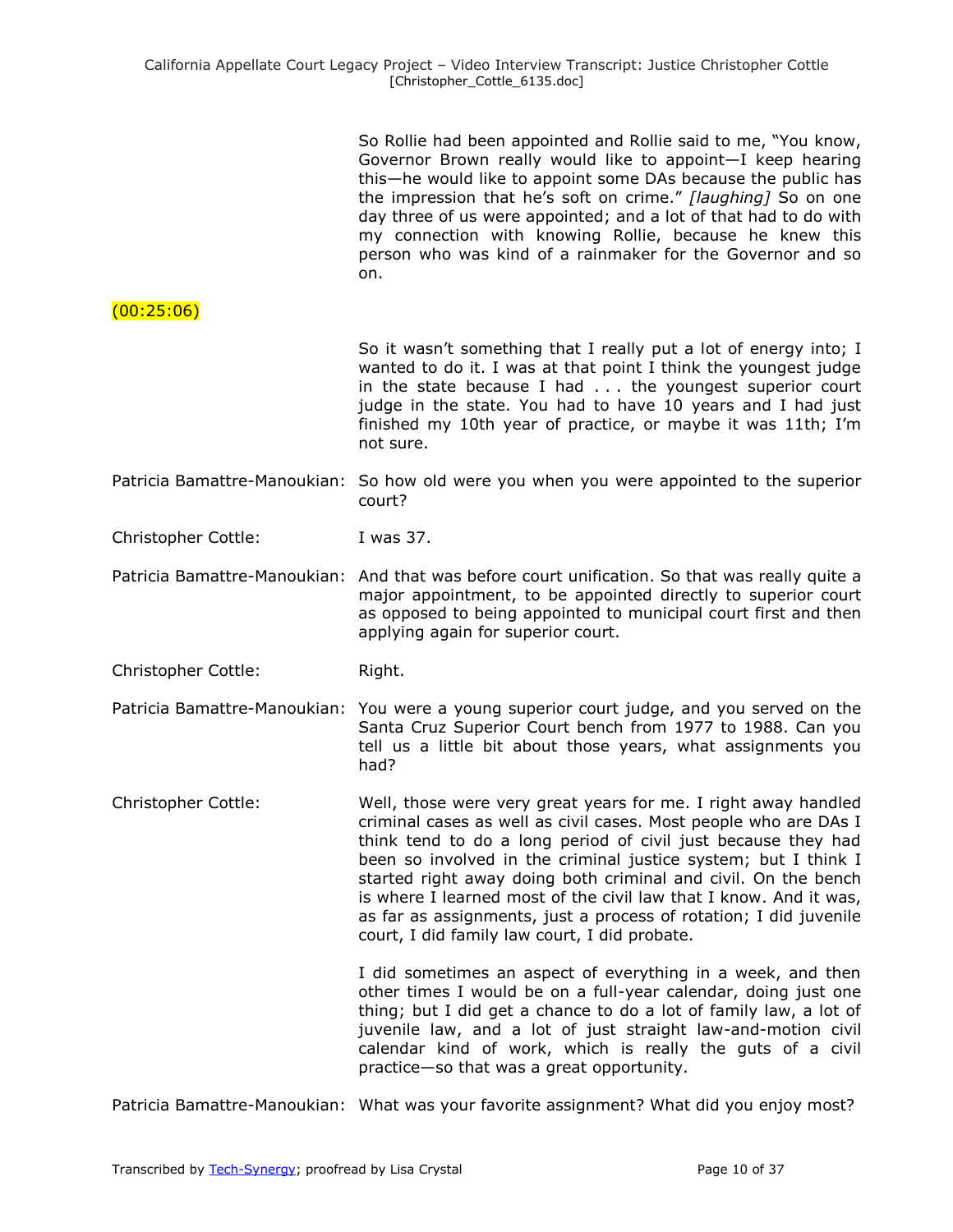Christopher Cottle: I think I enjoyed, even though I could only do it for a year at a time, I enjoyed family law. I thought that had a little bit of everything. The best family law judges I think are those that have a sense of how people get into the situations they do. I didn't mention it; by then I had gone through a divorce. That helped me no end. And I went through a divorce that ended up as a very friendly divorce. My first wife and I are good friends, and really other than maybe a few months of tension, have always been very close.

> So that helped me to not only understand these people that were in front of me, but also understand what might be possible for them if they could hang on for a while, because dissolutions are pretty horrible things for the people involved.

- Patricia Bamattre-Manoukian: In handling your family law assignment, did you bring with you those qualities that you felt were very important as a leader in your younger days—and those qualities would be trying to minimize conflict and build consensus in family law court?
- Christopher Cottle: I think so. I mean, I had the ability to recognize that mental illness, for one thing—there are a lot of people who are mentally ill—in that whole process, to try to seek some kind of intervention for these people. Programs were beginning. The family law calendar was nothing like it is now; if a judge recognizes that somebody has a serious problem there's somebody down the hall to refer them to and so on. It wasn't like that in those days. So you had to be pretty creative and to develop community resources to take care of areas where there really were not people in place paid for by county money to take care of some of these problems.
- Patricia Bamattre-Manoukian: As a trial court judge, based on your experience, what advice would you give trial lawyers? Like what direction and advice and what words of wisdom do you have for lawyers who are practicing in any court, but especially Santa Cruz courts?
- Christopher Cottle: I think more than anything else probably to be prepared, but prepared in the sense that you really understand what your case is about; and if you're going to take it to court, how it will play in the court process.

#### $(00:30:03)$

For example, even when I was on the bench as a trial judge—I know it was that way for you as well—people would often try a case and until the moment came when the instructions that the judge was going to be asked to give would be produced, they hadn't even thought about those instructions.

It was preparation in the sense of trying to anticipate the entire scene that was going to play out that I think is so important.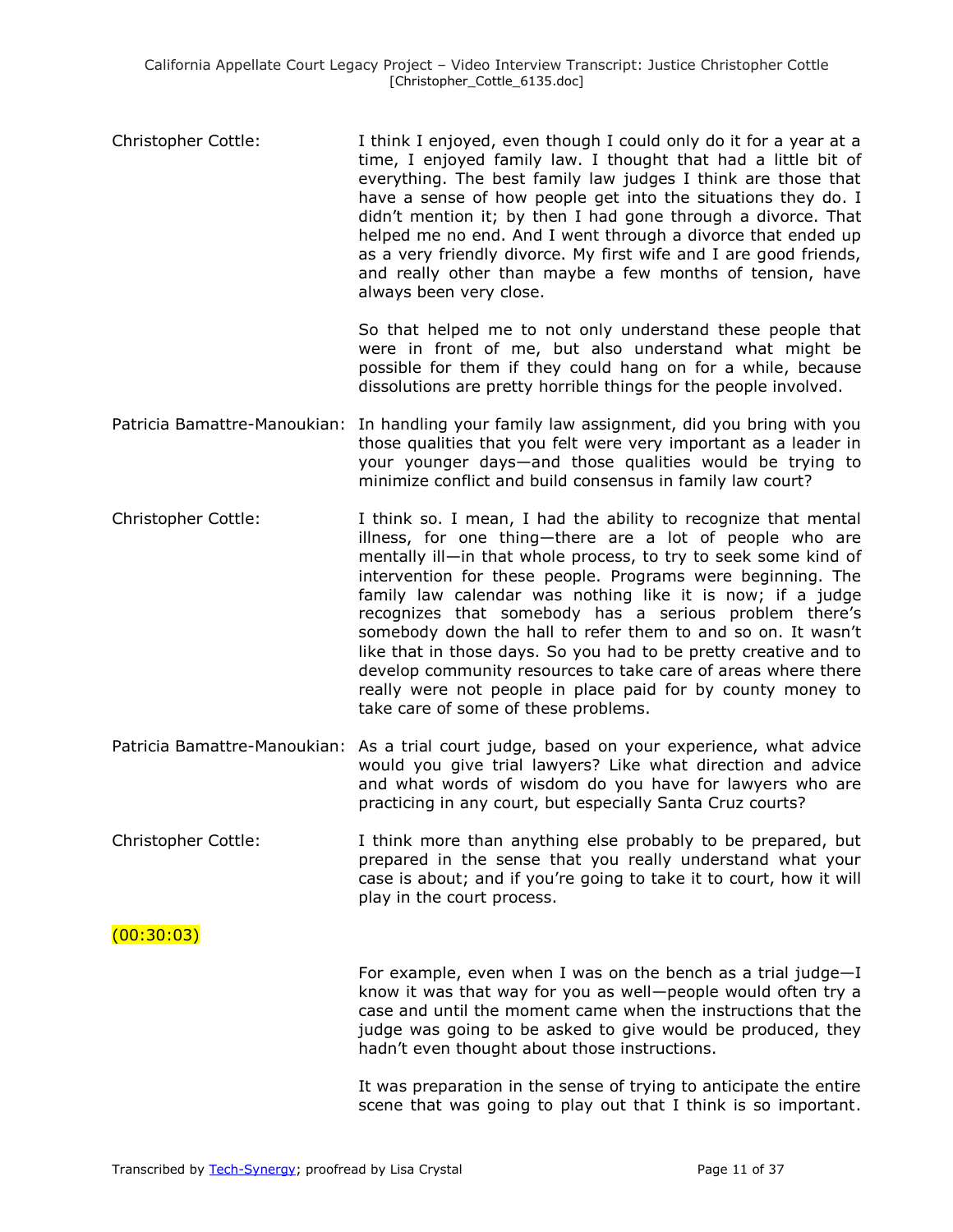And I would give advice to attorneys in that way by simply saying, "Figure out not only what the law is, but what the instructions were going to be; try to get a sense of how jurors, if it's a jury trial, are going to react. If it's a judge who's going to decide the case, what the best way is to present that judge with what they're going to need to decide the case."

I think a lot of lawyers don't realize that judges and the people who decide these things are human beings and their humanity comes into play to a great extent. Instead of thinking that "Well, this is just some robot that's going to make the right decision for me," you really have to work on things that will influence a jury or a judge.

- Patricia Bamattre-Manoukian: As you look back at your trial court days, are there any cases that come to your mind, any interesting or prominent or significant cases that you remember?
- Christopher Cottle: I'll give you an example of one. I don't want to make it too lengthy, but it was a very, very serious gang rape case. It involved some motorcyclists that ended up fortuitously meeting a woman who was staying with a friend and then raping her. After the fact, and days later—not just right away—she reported the crime. And the reasons she did not report the crime were the same reasons that a lot of women don't report crimes of that kind: the humiliation and so on.

When she did report it, we were faced with the problem of identification. She described the car that one of them had, and she wasn't certain. She thought it was a—if I remember correctly—a green Camaro. It turned out to be a red Mustang, and that created great difficulty. We finally had somebody arrested based on some information and so on, but tying this whole thing together was difficult.

And in those days you had the time to do these kinds of things. We had some tests run. This occurred up by the university. What had happened is afterwards he had taken her from the scene somewhere else in this car. We had some tests done to see what cars look like under lights that are on the street that goes up to the university. It turns out that green looked red, and red looked green; and that's something that never would have been known.

We also went and talked to some of his friends and his family. I remember going and interviewing—he was in jail—going and interviewing his family with a couple of police officers, and they were talking about how innocent he was and what a wonderful man he was and so on. When we started talking we knew that he had identified himself to this woman as Pederico Mecca, which is kind of a strange name—a graduate student from UCLA. *[laughing; voice overlap]* It turned out he was not a graduate student from UCLA.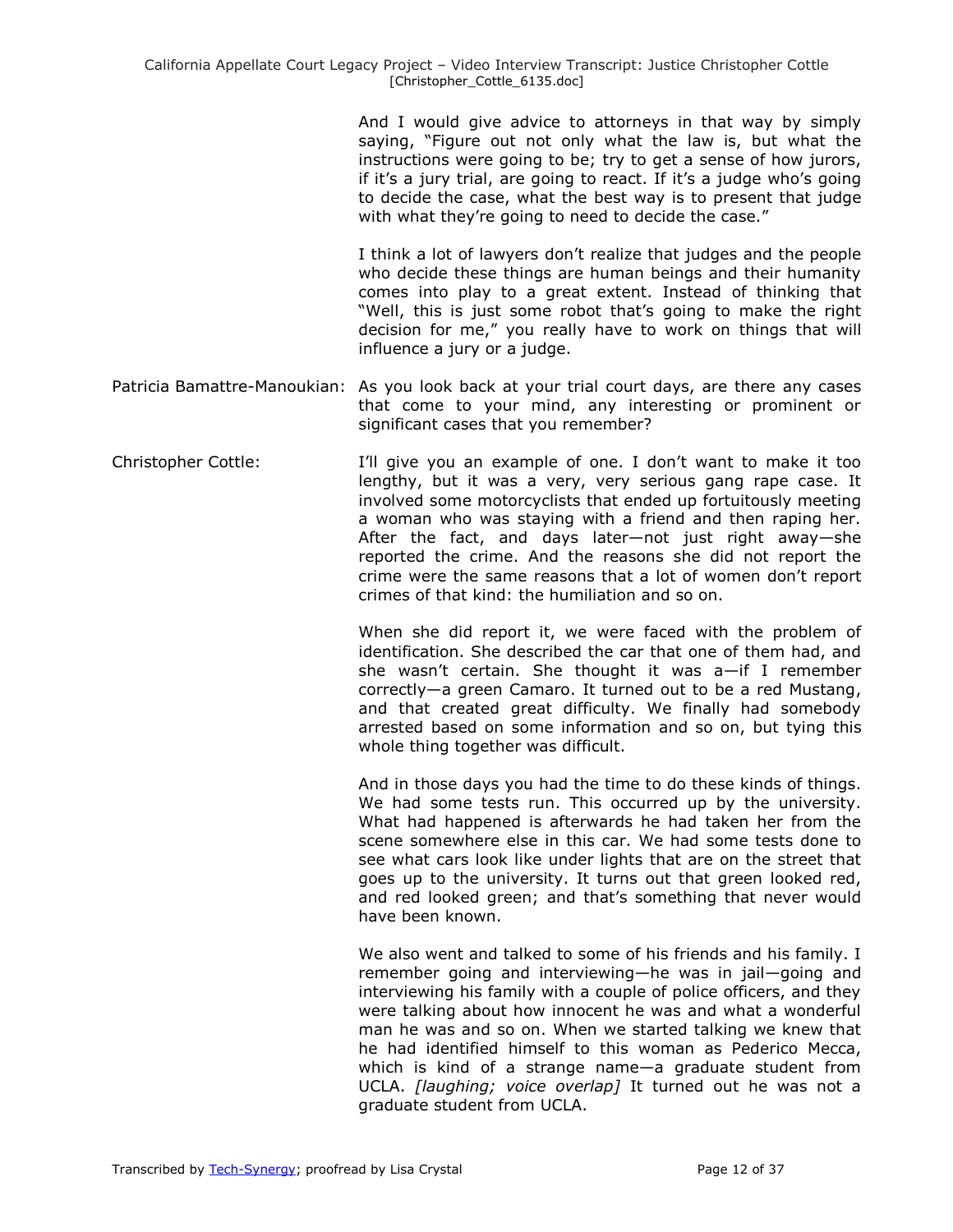| We talked to the parents about this and so on and we asked    |
|---------------------------------------------------------------|
| them, "Has he ever used any other names? Does he have a       |
| nickname or anything?" Because his position was he wasn't     |
| even there; he wasn't one of the people that was involved in  |
| this thing. It was then that they mentioned that his nickname |
| was Mecca. So that pretty much made the case.                 |

But also when he was arrested, he was arrested back in Philadelphia. He refused extradition, and we took her back there to Philadelphia because he had a lot of money and there was no way that . . . I think it was a grandfather who lived back there. There was no way in the world that they were going to consent to him just coming out here. So we had to go back there, take her back there for identification purposes.

(00:35:05)

The judge back there didn't think—I don't know why—but he just didn't think that this was the person in a courtroom of a bunch of people in striped suits. She went into the courtroom and the judge asked her to look around. He said, "Is the person that was involved in this here in the courtroom?" She looked around and she said, "Well, it's that guy right over there, but it doesn't look like him right now because the man who raped me, the one of these men that raped me, was bald."

So the judge . . . I'm sitting there watching this whole thing and the judge was starting to catch on. He said, "Well, let me ask the bailiff to go over and pull on his hair a little bit to see if he's bald." And that's exactly what happened in this courtroom of people. They pulled on it and he had a wig on. *[laughing]*

Patricia Bamattre-Manoukian: Oh, my gosh.

Christopher Cottle: Long story, but the whole point is we spent a lot of energy, money, resources to try to get convictions, and we felt we were right and the evidence was there.

Patricia Bamattre-Manoukian: To make sure that justice was done.

- Christopher Cottle: Yes. But on the other hand, at the same time, I was a stickler on the exclusionary rule . . . as you know had come into play. Law enforcement officers who violated people's rights were subject to all of the rules that were developing. If the officer messes up, then the case cannot be successfully prosecuted. We were reasonable in applying those rules when it came to *Miranda* and search and seizure issues.
- Patricia Bamattre-Manoukian: As a trial judge, are there any cases that come to your mind that you presided over?
- Christopher Cottle: Yeah. I mean, their number—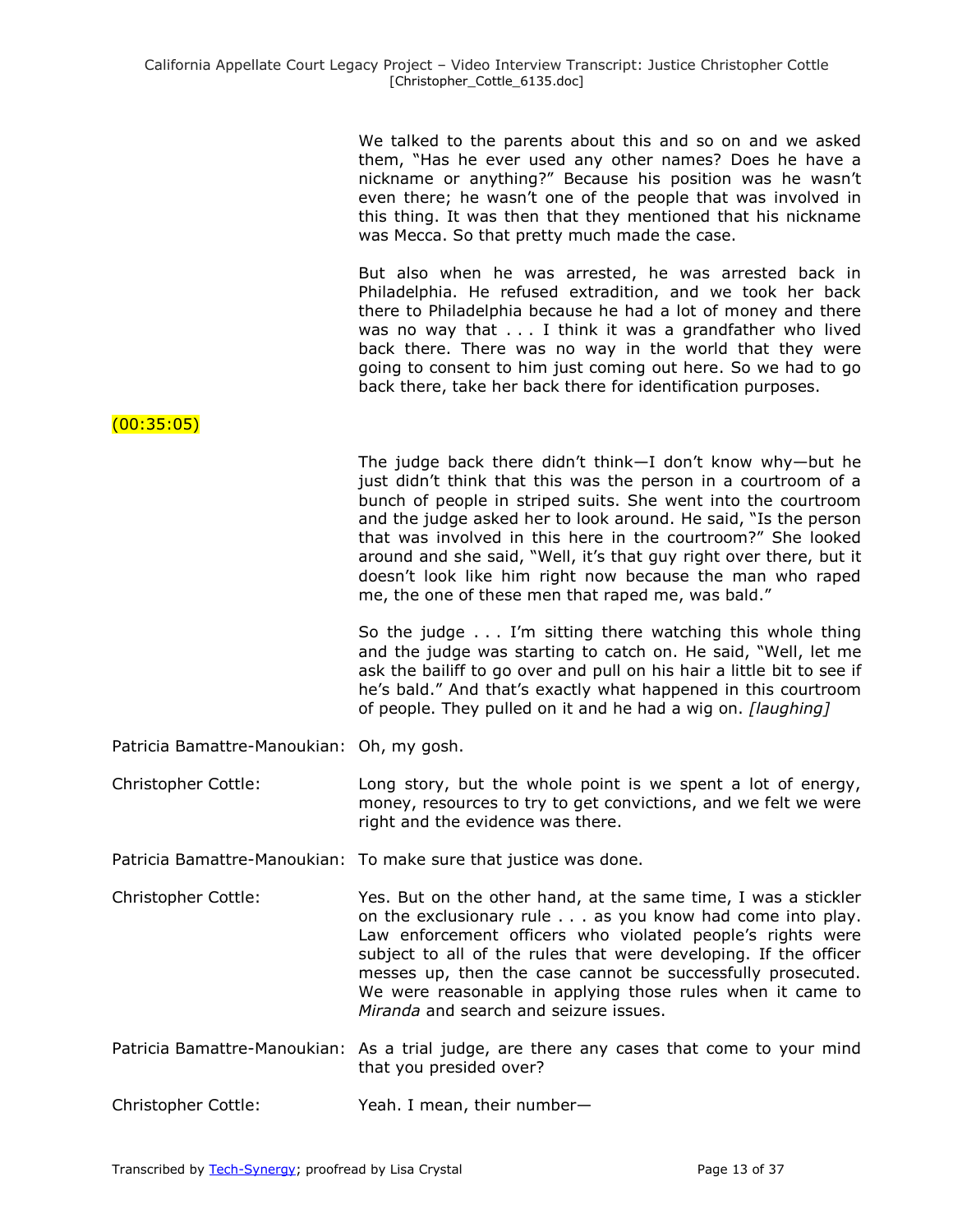Patricia Bamattre-Manoukian: Any that stand out that you would like to share with us?

Christopher Cottle: There was a case of *Bandler,* a fellow by the name of Bandler who was . . . it's probably written up in that book. It's a very interesting case, because he was accused of killing a woman who had been kind of a former prostitute and a drug addict. He was involved in all that kind of activity himself. But it was a case where two people could have done it, and the police had talked early on to one of them and had become convinced that that person was the one who was innocent and the guy we were prosecuting was the one who was guilty.

> The case was defended based on the opposite proposition. There was a lot of evidence that convinced me that Bandler was the one that was guilty and the police were right, but as it turned out both of them ended up being prosecuted at different times and both of them were acquitted. So that was interesting to see all that play out. But I was the trial judge in that *Bandler* case, and I remember it all happening before my eyes. And even though I was convinced that he was guilty, he was found not guilty.

- Patricia Bamattre-Manoukian: In the book here, too, it does say that Bandler walked away a free man; but as the *Santa Cruz Sentinel* put it, "Somebody has gotten away with murder."
- Christopher Cottle: Yes. Actually, a play was written. I'm reminded of that because I saw the woman who wrote the script based on that up at UCSC; they actually had the play, and I went up and talked to them about it and helped them to produce it.
- Patricia Bamattre-Manoukian: So you've tried many interesting cases; you presided over many interesting cases. And at some point you decided to put in your application for the Sixth District Court of Appeal. Now how did that all come about?
- Christopher Cottle: I had done that early on; I had actually done it, applied. I was interested in the Court of Appeal and it seemed to me to be a natural progression, and I had applied when Justice Brauer applied. At that point it looked like I was probably going to get the appointment; you kind of hear different things. But Brauer had some strong supporters too, and Brauer was a terrific judge and a very bright man, as we know.

### $(00:40:01)$

He ended up being appointed; and that was like, I think about, maybe five or six years before I was appointed. It was 1988 when I was appointed, but I had been interested for some time.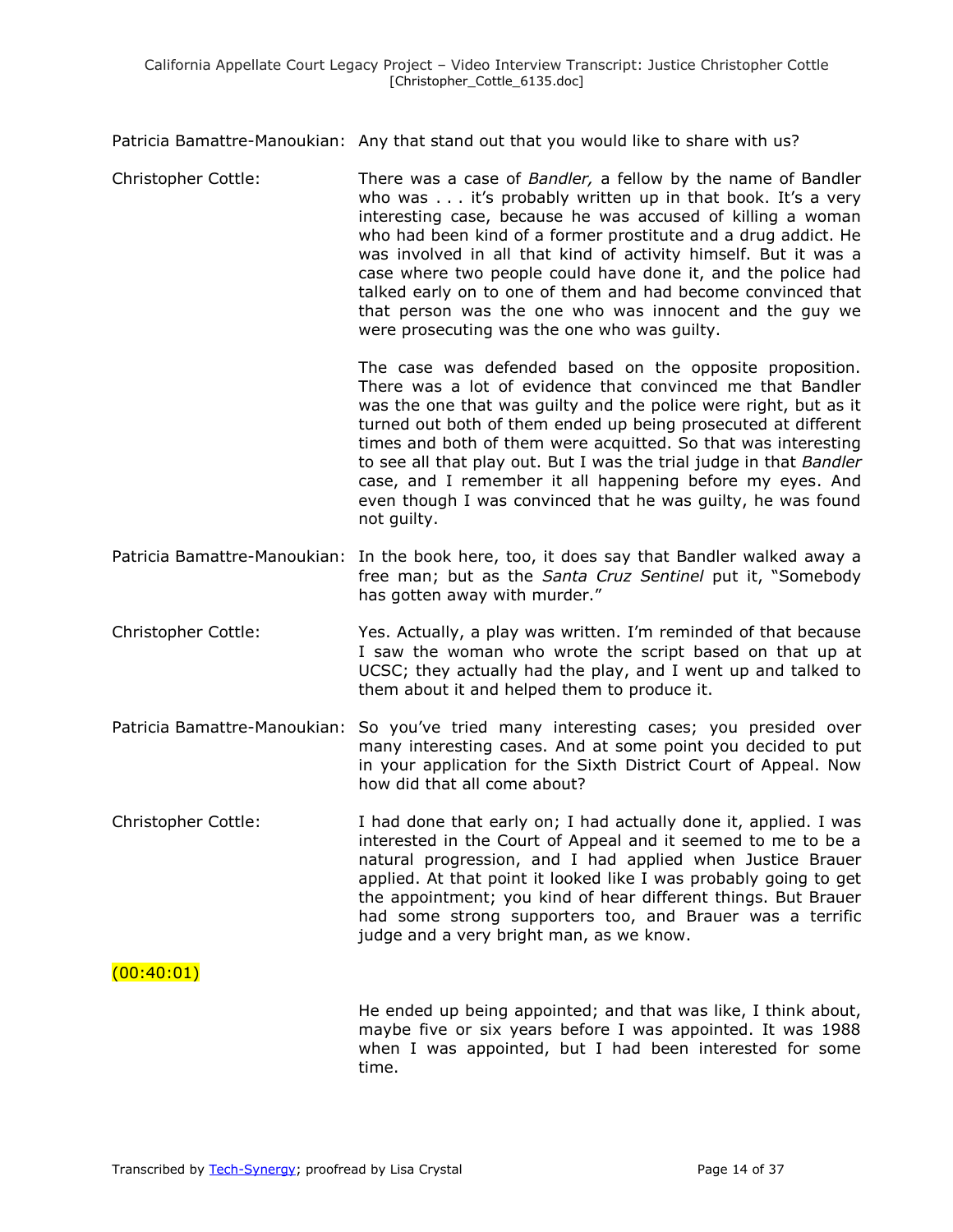Patricia Bamattre-Manoukian: And when the court officially opened its doors in late 1984, there were three justices; Justice Panelli, Justice Brauer, and Justice Agliano. So you had expressed an early interest in that position and then Justice Brauer was appointed.

> And then the court added three additional judicial positions in 1988. Did you reapply for those positions, or was your application still pending?

Christopher Cottle: I think I reapplied. But actually it was a little different than you said it. When the court first began there were three new justices, and those were Panelli and Agliano and Brauer. Then when Panelli left—Panelli left before I came on board—when Panelli left, he was replaced by Agliano, and Justice Capaccioli came in. So then there were three.

The court was expanded to six, and it was at that time that I was appointed—the same time that Justice Premo and Justice Elia. And I say that because I think that was really a very good experience for the three of us to be appointed together. It's nice. As you know, when you were appointed you came in here all alone and there were people already here. It's kind of nice when you have other people appointed at the same time. So I had the benefit of experiencing that. We drew straws for who was senior and so on and so forth.

- Patricia Bamattre-Manoukian: Where did you end up in drawing the straws?
- Christopher Cottle: I ended up in the middle. Justice Premo had the longest or the shortest straw and I had the one in between and Justice Elia had the other one.
- Patricia Bamattre-Manoukian: So that's how seniority was determined in the Court of Appeal?
- Christopher Cottle: And it turned out that was seniority based on age too, which is probably very fair. *[laughing]*

Patricia Bamattre-Manoukian: *[Laughing]* Things always work out the way they're supposed to work out. So when you came to the court, Justice Brauer was still here?

Christopher Cottle: Right.

- Patricia Bamattre-Manoukian: So you had two justices who had previously served in Santa Cruz?
- Christopher Cottle: Right. And, that was great, because Justice Brauer, who was then a judge when I first started practicing, was one of the people I tried most of my cases in front of. We knew each other well. We had a great relationship, so it was nice. It was kind of like coming home to get a chance to work with him again.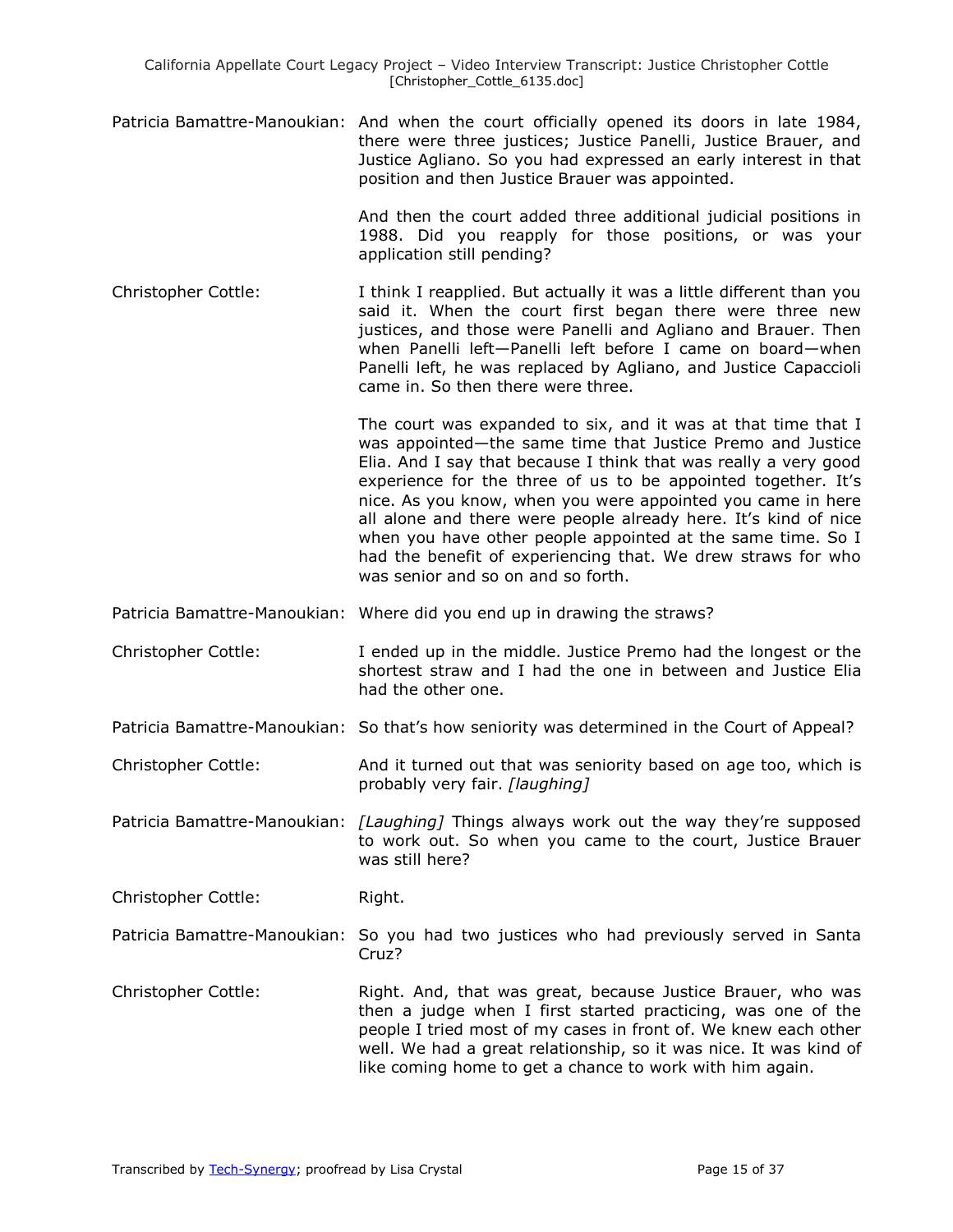- Patricia Bamattre-Manoukian: But you didn't work with him for very long? He only remained here—
- Christopher Cottle: I think it was a year or two.
- Patricia Bamattre-Manoukian: Before he left?
- Christopher Cottle: That's just my memory.
- Patricia Bamattre-Manoukian: When you were appointed in 1977 by Governor Jerry Brown, he was a Democratic Governor and you were a registered Democrat at that time?
- Christopher Cottle: I've always been a registered Democrat.

Patricia Bamattre-Manoukian: In 1988 you were appointed by a Republican Governor, Governor George Deukmejian.

- Christopher Cottle: Right.
- Patricia Bamattre-Manoukian: In our legal history of Santa Cruz here, it is pointed out that this was an indication of your work as a steady jurist, that you could be appointed both by a Republican Governor and a Democratic Governor; and it is also pointed out that as a jurist you commanded tremendous respect for being evenhanded, civil, and hardworking. What reflections do you have on the fact that you were appointed by two Governors from different parties?
- Christopher Cottle: I would say . . . I mean, if politics make any difference, I certainly am a moderate Democrat. And if I was a Republican and I have voted a Republican a number of times—I would be a moderate Republican. So I guess I'm somewhere in the middle politically. I never was active in politics. I never was a member of a central committee or anything like that; it's just never interested me.

And I think more than anything else, being a registered Democrat in Santa Cruz is probably closer to the norm than being a registered Republican, if you want to be viewed as somebody who is nonpartisan; just simply because Republicans in Santa Cruz are a very small minority, as it turns out. *[laughing]*

Patricia Bamattre-Manoukian: So you left Santa Cruz, you came to the Sixth District Court of Appeal, you're commuting over the hill to San Jose, the court has doubled from three to six. Tell us about the court when the three of you joined the court.

### $(00:45:05)$

| Christopher Cottle: |  | Well, it was very nice. Everybody got along. It was very friendly |  |  |
|---------------------|--|-------------------------------------------------------------------|--|--|
|                     |  | and so on. And then, as time went on, there became issues         |  |  |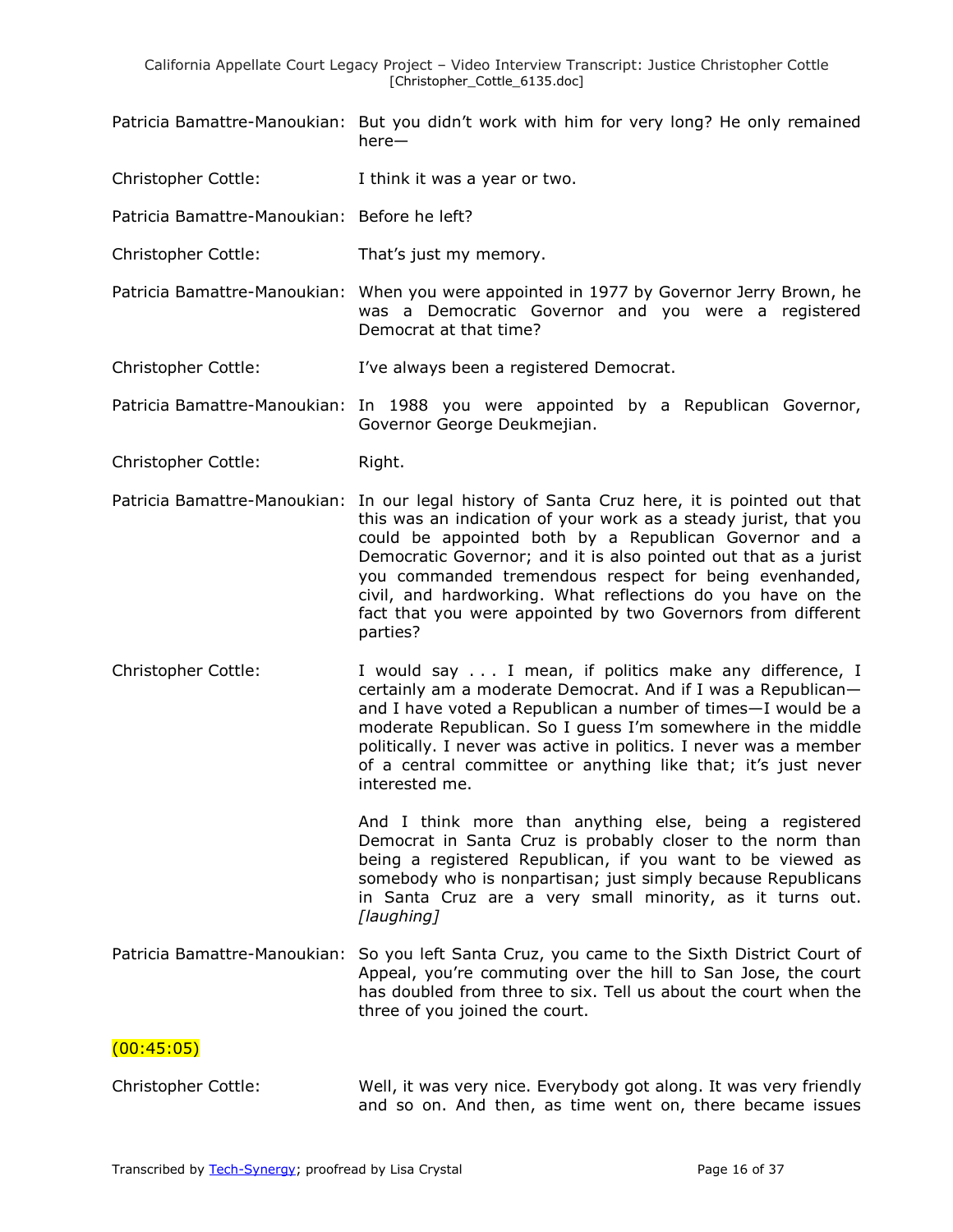that cropped up. I would say that Justice Brauer had a way of wanting to do things and felt very strongly about some of the decisions that he had made.

So there developed a bit of a conflict between Justice Brauer and some of the others, because Justice Brauer's personality is very, very strong. I knew and grew up with him. I had been chewed out by him in court a number of times until I finally got to the point where I could talk back to him.

Well, the attitude of some of the new justices was not to listen to Brauer in the same way that I had to put up with him. So there developed some conflicts, but those got worked out over time. And there were mainly disagreements about process and occasionally disagreements about the kinds of repetitive issues that had come before the court, which now were looked at somewhat differently than the court had looked at them before.

So everybody was making adjustments, but it was a great time for me. I enjoyed working with everybody; I can go through the list. I really didn't get to know Capaccioli very well. Agliano, I spent a lot of time on cases with, working with. We actually did some things socially. He's just a wonderful person, as you know—one of the honest people I have ever met.

Justice Premo and Justice Elia, the ones I joined the court with, had always been cordial and easy people to work with. I would say that there developed . . . I think the court changed at that time. One of the reasons it changed is because Panelli and Brauer and Agliano, the three of them, could disagree very easily on things and still manage to maintain a working relationship. I think that was the early history. They just said it like it was and they didn't care whether they were hurting each other's feelings. But because there were only three of them and they could work things out.

That changed, I think, when the three of us came on, because I would say Premo and Elia are not people who liked to argue with each other about things. They tend to be more, want to be more, "I'll do it in my office." It's that kind of an attitude. And I think they would admit it. I'm not speaking out of turn; it's just the way it is.

As a result, there I think came to be more . . . less conflict between the judges on issues and more "I'll do it my way, in my office, and if we can't agree I'll dissent." I think there became less of what existed before, which is Brauer running down to Agliano's office or Agliano running down to Panelli's office and saying, "You know, you don't know what you're talking about," that kind of thing.

It became more, "We're just going to work it out and we'll not talk to each other," that kind of thing. And then you came on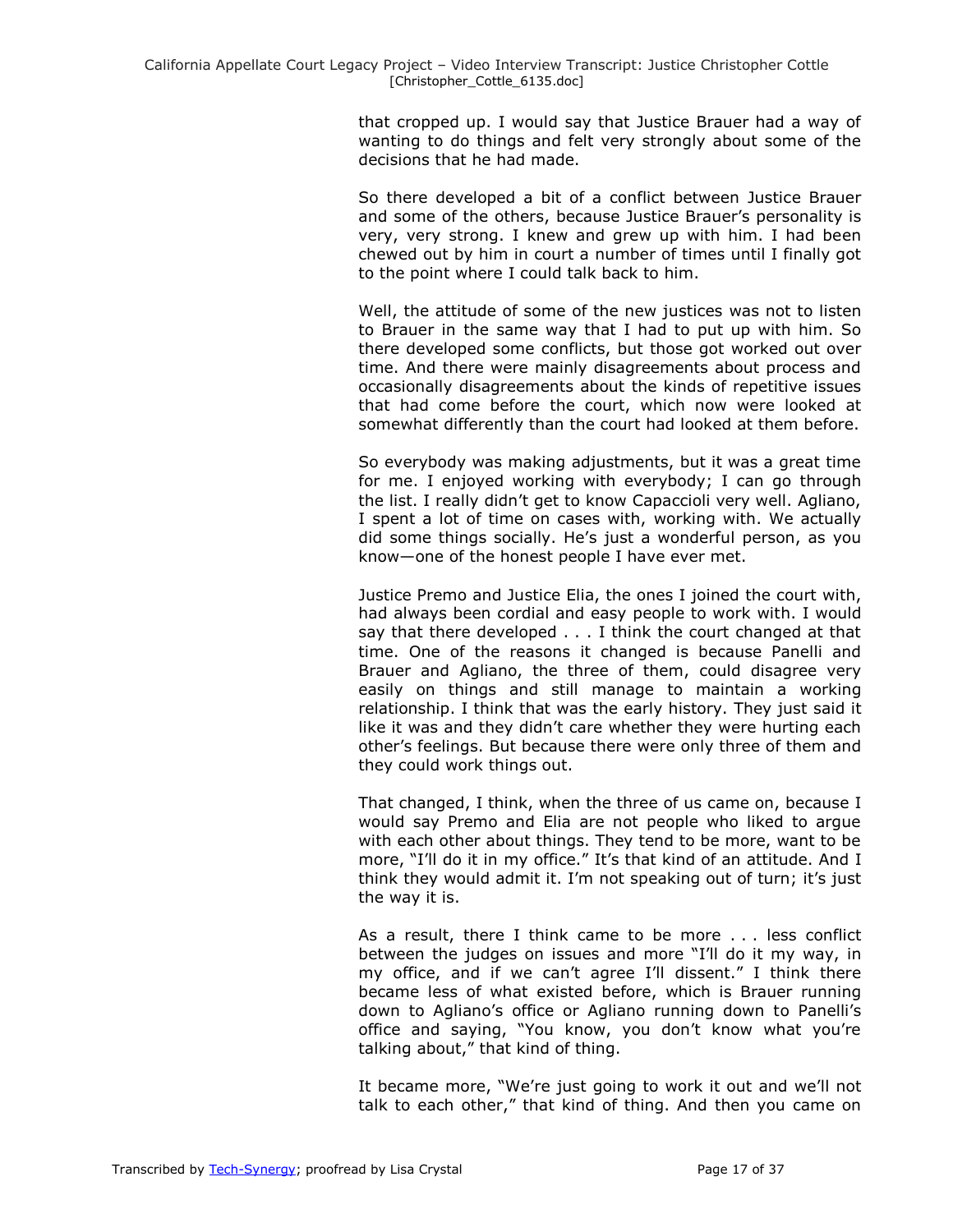and you had to suffer through a lot of that. *[laughing]* But I think it's that way at every court; that's what I understand. At least there's some of that. People have different dispositions; people have different attitudes as far as conflict is concerned, as far as how much you should struggle over cases to try to agree if you can. Sometimes people just give up and just disagree in writing.

- Patricia Bamattre-Manoukian: You know, I joined the court in 1989, and I replaced Justice Brauer, and I started working pretty much with you and with Justice Agliano to begin with. When you leave the trial bench and you join the Court of Appeal you go from a situation where you are the decision maker to having to make decisions with two other people; it's a completely different process. Can you talk a little bit about that process? What advice would you give new appellate justices? How do you work on this process of making a decision with two other people when you've been used to making your own decisions as a trial judge and sometimes for many years?
- Christopher Cottle: Well, I think more than anything else, I think the best way is to engage each other and to engage . . . to have meetings and to have conferences as early as possible once people have a sense of what the issues are in the case. And when I say "a sense of what the issues are in the case," there's no way you can rebrief these two opposing briefs.

# $(00:50:19)$

Sometimes you can do it, but because the case is so clearly, the result is so clear . . . But much of the time there is no way in which you can decide at that stage what the end result is always going to be. So it's nice to have a talk in the beginning and to be willing to have an open mind, to be willing to change your position, but at the same time be willing to hold your position and to stand fast if that's what it requires.

But the primary ingredient, I think, for healthy work on the Court of Appeal is the ability to disagree and to keep trying. And then if you can't convince the other person, to do whatever you need to do—to dissent, to concur, what have you—but to do it in a way that's respectful and doesn't cause anger and hard feelings so the next time around people just don't want to talk, they just want to decide things without talking.

- Patricia Bamattre-Manoukian: What is the value of a dissent? I mean, do you encourage dissent writing, or under what circumstances? I mean, is the dissent really valuable since you already have two votes the other way and it's not going to really make any impact?
- Christopher Cottle: Well, I think dissent is important if you feel so strong—if you're a dissenter and you feel so strong—that you feel you want to educate the bar and you also feel that there may be an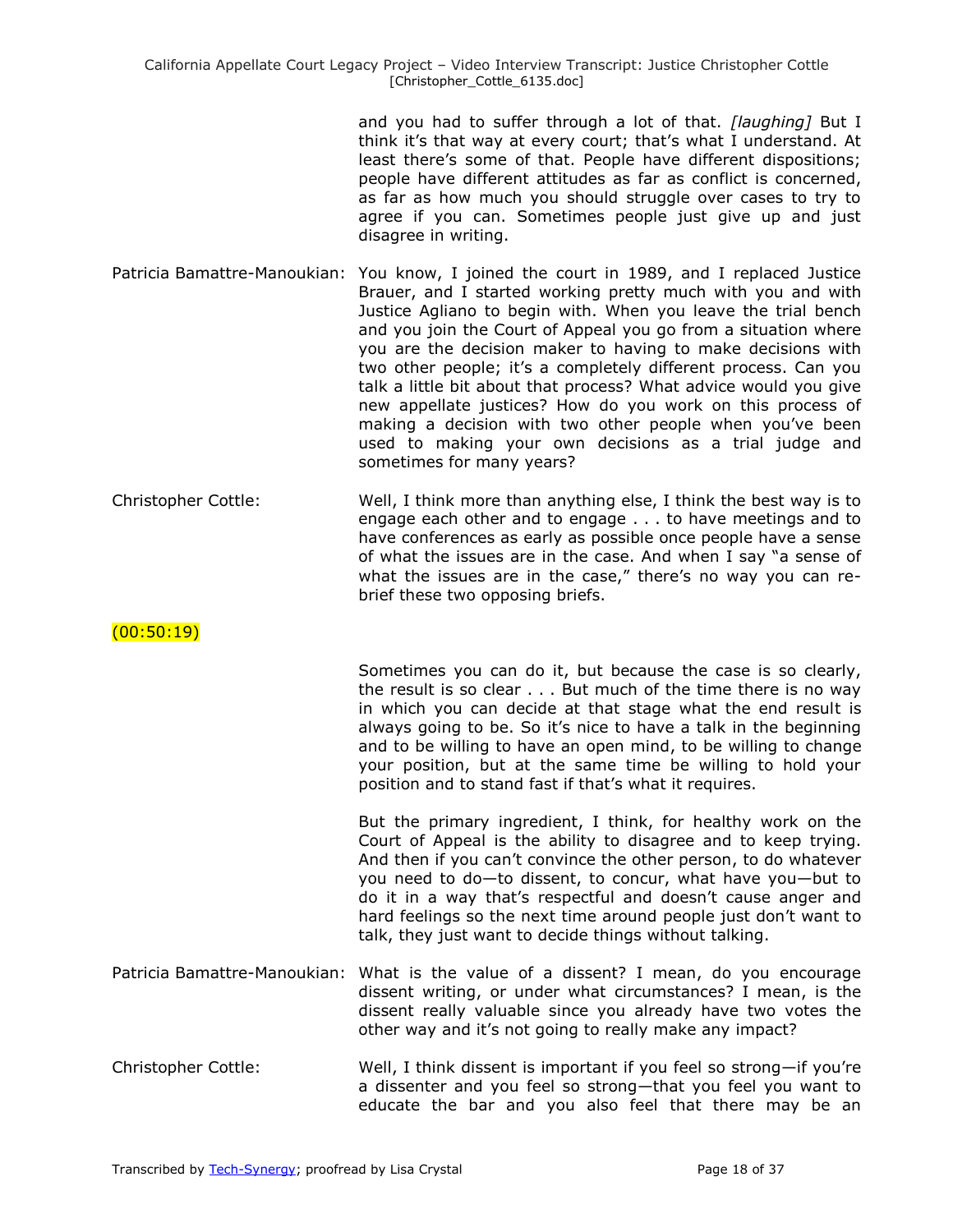opportunity to influence the higher court that's going to be perhaps taking this case.

I dissented very rarely, and I think a lot of that has to do with my personality more than anything else. I would try to either convince myself that the other person was right, or the other two were right, or else I would try to convince them that they were wrong—and that was more often my approach. If it didn't work, I would say that certainly as many times as not I folded my tent and went with the others. It might be changing some language, changing discussion about a particular issue, and so on.

One of the things about written opinions is they can stay with you for a long, long time. An opinion that you sign off on can be written about some issues in exactly the way you want those issues addressed; but they can make some side comments about another issue that you feel uncomfortable living with in terms of the future. It's a difficult process.

- Patricia Bamattre-Manoukian: You wrote very few dissents. Did you separately concur or write many concurring opinions during your years on the Court of Appeal?
- Christopher Cottle: Some, but not too many—mainly for the same reasons. First of all, the Court of Appeal here, the Sixth District, is the only court that I'm familiar with and experienced. But I did have the opportunity . . . I don't know if you've done this; I think you have on at least a couple of occasions. But it was interesting sitting with the Supreme Court. Because on a rotational basis, when people have conflicts that are on the court we would sit with the court; and I did that three or four times.

And I can remember that there was a lot more discussion; there was a lot more of what I'm talking about, the give and take. Now, I realize that that may not always be the case, but in the cases I was involved with, people often had not even made up their minds even though there had been a draft. And one thing about sitting in that way, you're not involved in that first conference that develops a tentative position.

But I remember that even in the cases that I sat with the Supreme Court on, there seemed to be a little more conflict, healthy conflict, than I had experienced here at the Sixth District. So that was nice. I realized they have less cases and more energy to put into these individual cases, but I think that's a better way of doing things. And it's not that we didn't do that here, but we didn't do it as much and as consistently as it ought to be done, in my view.

#### (00:55:00)

Patricia Bamattre-Manoukian: What did you enjoy about your years at the Court of Appeal?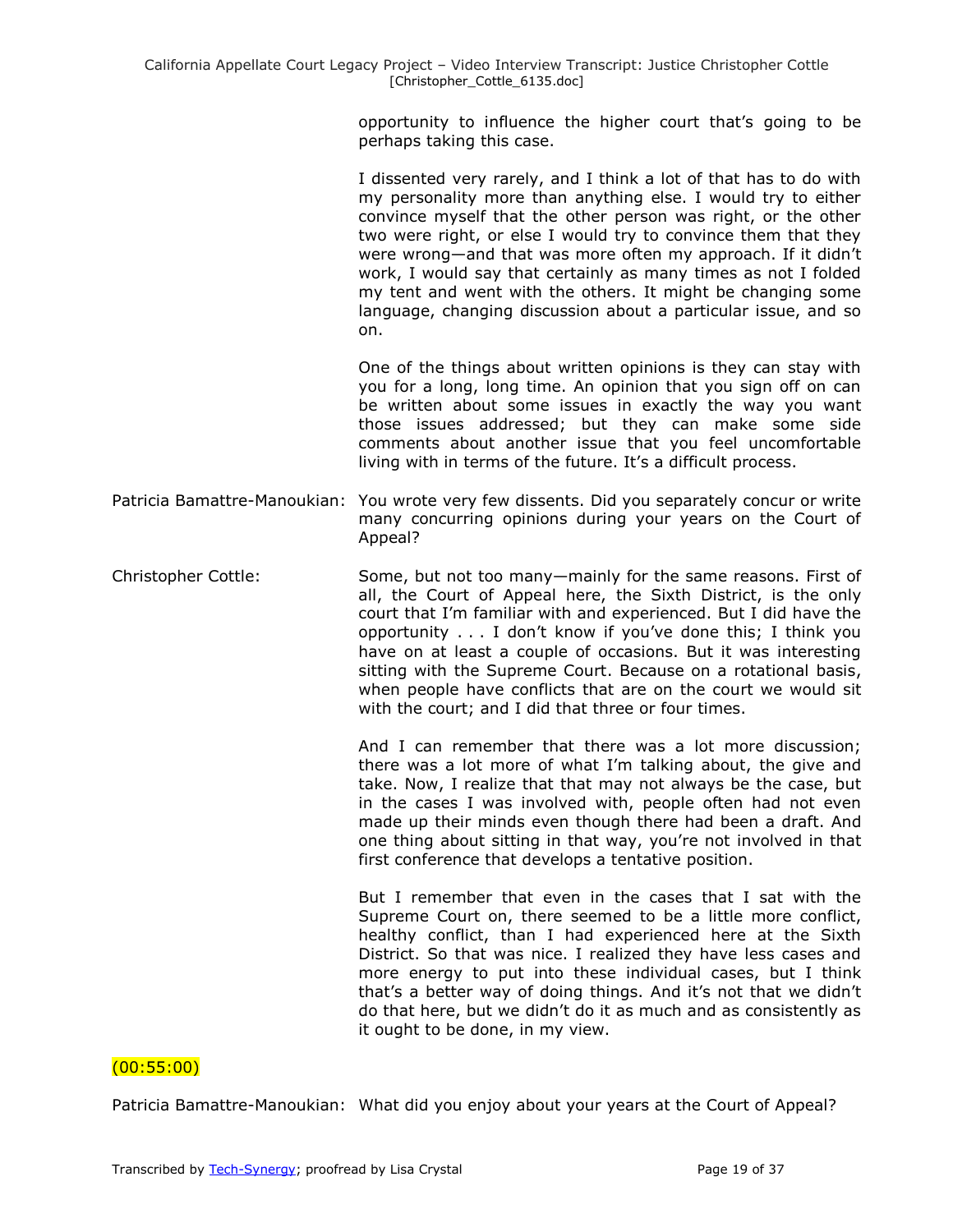- Christopher Cottle: I enjoyed the cases; I think the most exciting part of the Court of Appeal is just picking up the cases. Cases are distributed to us on a monthly basis, on a random basis, as you know. Just picking those up and seeing what they're about—what's new, what's old. Some of them . . . you could take three or four that are often routine and maybe a *Wende*, but a case that really isn't going to require a written opinion. But then there is usually something that's pretty juicy in that sack of 9 or 10 cases.
- Patricia Bamattre-Manoukian: Are there any cases that come to your mind that are cases you really enjoyed or you felt were particularly significant or particularly challenging?
- Christopher Cottle: Well, let's see. There is one criminal case I think I will always remember; I've talked about it a few times to classes when I've been teaching. It was *Mark and Otto*. It was two co-defendants, a man and a woman, who were tried for murder. And the primary witness was the person they killed, was the husband of the woman, and he had surreptitiously tape-recorded their conversations planning to kill him before the night when they did kill him.

But what he had done prior to the homicide is go next door and play this tape to the police officer that lived next door, which consisted of a conversation in which they were conspiring to kill him. Now he and the police officer had no idea that it was going to be, it was going to be coming up, as soon as it came up.

But the police officer, the next-door neighbor, had heard this tape and I think he had the tape; he actually had the tape recording itself. And so when she shows up with alleged rope burns on her arms and naked one night claiming that she had been assaulted and he had been beaten to death, this officer was very suspicious. That led to what ended up as a prosecution.

The tape was used and he was convicted. The issue was whether that tape was admissible. We had a California statute that said it was clearly not admissible. But there had recently been a referendum passed by the people of the State of California; and one of the provisions in it was that—I'm trying to remember what the wording was—it was basically that no evidence in a case of this kind should be considered inadmissible, so on and so forth.

We relied on that, and we also relied on the theory that there was an exception in the home. You have one spouse taping the other spouse. There had been some cases that provided for an exception for inter-spousal communications.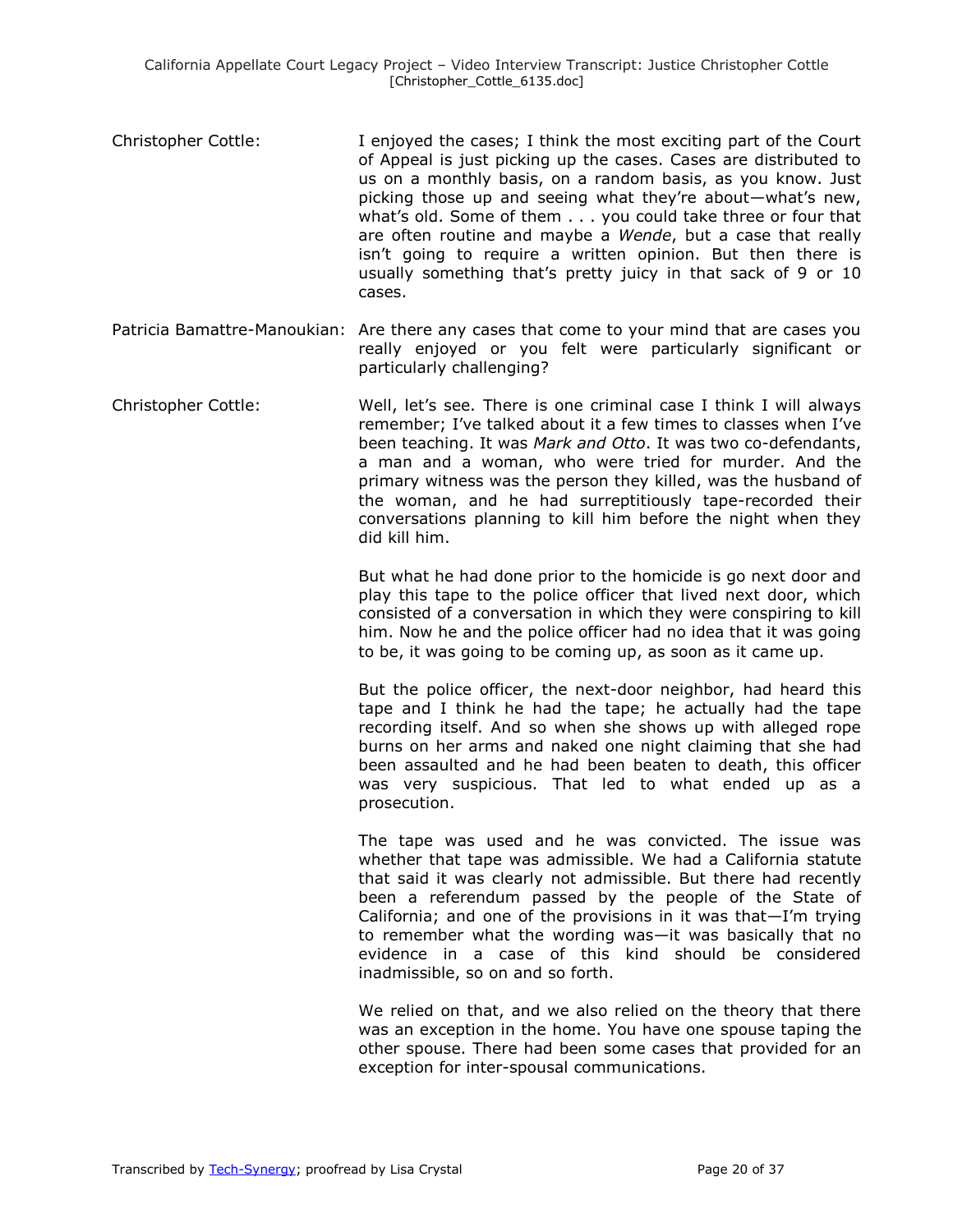Anyway, they went up to the California Supreme Court and they disagreed. And we had affirmed the conviction and they disagreed and the conviction was reversed and the case had to be tried again. And they didn't use the tape the second time around, and fortunately the two people were still convicted.

That was an interesting case. We struggle; I think that's a classic struggle. You know in a case like that that the people are guilty, and we chose to decide that in a close case that the evidence was admissible; the California Supreme Court felt otherwise.

There have been a number of civil cases that I can think back on—probably, oh, one would be . . . There was a hate-crime statute, which is now in all of the cases and has been upheld over and over again; but at that time there had been a couple of jurisdictions that were deciding that these hate-crime statutes were unconstitutional as a violation of freedom of speech and so on and so forth. We decided that our statute was valid. And I look at that as a significant case.

One case that because I do arbitration and mediation work I think about often is the *AMD-Intel* case. I don't know whether you were involved in that one, but what had happened in that case, there was an arbitration, there was a contract providing for arbitration.

# $(01:00:02)$

The arbitrator spent at least—he was a retired judge, a Palo Alto judge, I believe—and he spent maybe two years as an arbitrator trying to work out a decision, resolve the case with the attorneys, and then to make a decision in the case. And the decision he made involved remedies that were not provided for in the contract between AMD and Intel when they signed their contract for arbitration.

The question was whether the decision, the award that he made with this remedy that was sort of created by him, was enforceable. We decided that it was not—that it went beyond the contract provisions and therefore the award should be reversed. I talked to Panelli, who was on the court at that time—he loves to talk about this—and tell me that when they took the case they granted review, but their intention was to simply expand upon our decision and decide this case in the same way that we had decided it. That is, that the decision by the arbitrator was outside the scope of his authority.

The California Supreme Court decided otherwise; I think it was a 4-3 decision in the battle. Panelli was still on the court, I think, but he may have left the court; I don't really remember.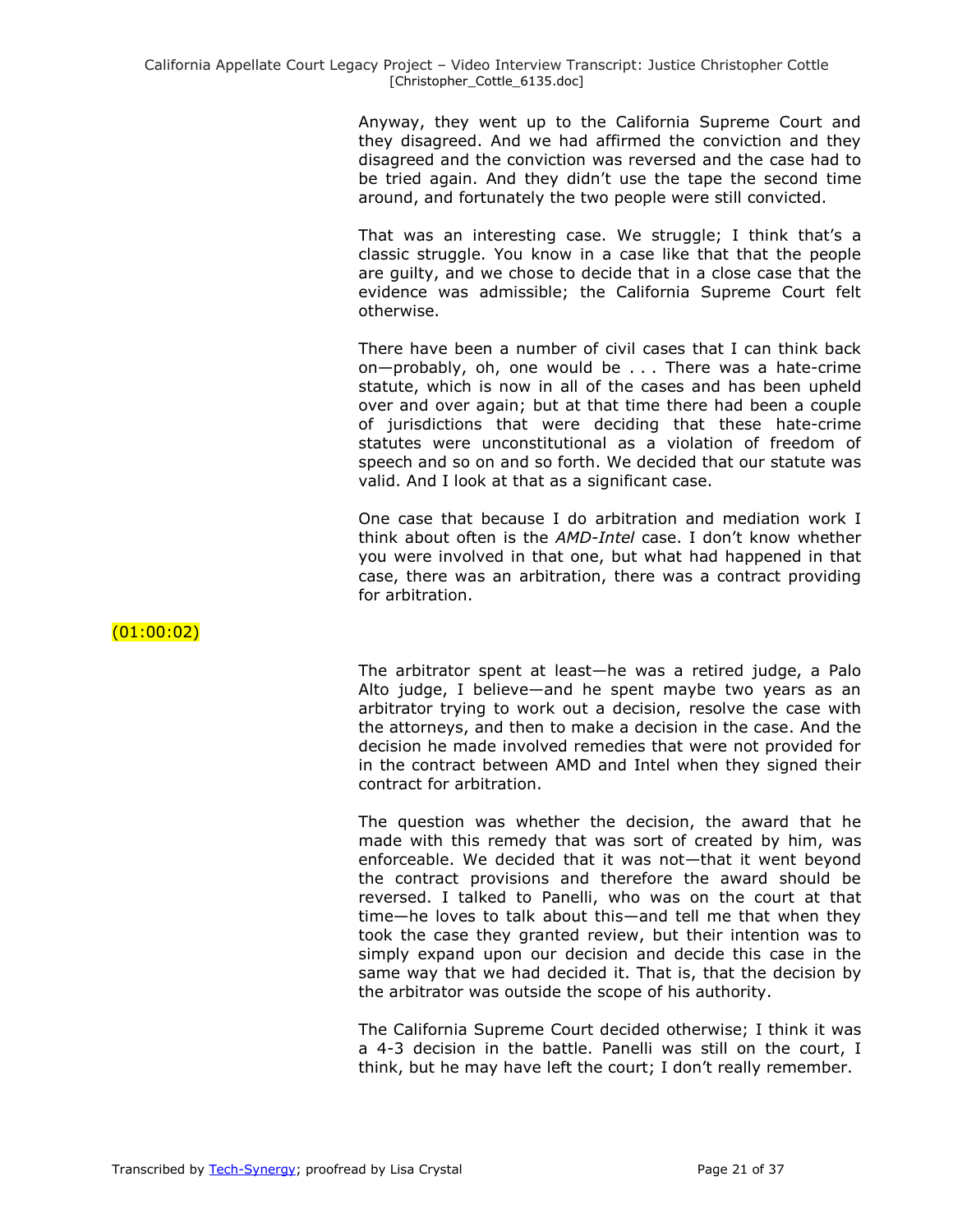So the end result is that the California Supreme Court decided the other way—that is, that it did not make an award infirm simply because an arbitrator had exceeded the scope of his or her authority. And now we have a statute and it gives very limited grounds—fraud, nondisclosure, and so on—as a basis for reversing arbitration awards.

Just in dealing with arbitration the way I do now, it makes me wonder sometimes why people would agree to arbitration if an arbitrator doesn't even have to follow the law. But they do, and there is as much arbitration if not more going on now than there was before, and I guess because it's an expeditious process.

I would say that it's a way of getting things done, getting business done. But I was reminded recently of really what the end result of the California Supreme Court's decision was and what the law is when an attorney—he was back in Arkansas, I believe—we were having a conference call and we were arguing this very involved motion, kind of a summary judgment motion, which summary judgment can occur in arbitrations.

At the end, when he was giving me some rebuttal argument on the phone, he said, "You know, Judge, you have to realize you don't really need to listen to any of this argument. You can decide anything you want. You don't even have to follow the law.‖ *[laughing*] I thought that was interesting, and it certainly was true. But I said I was going to try to follow it anyway. And I did.

- Patricia Bamattre-Manoukian: What about reversal by the California Supreme Court or the United States Supreme Court? How did you feel about your decisions being reversed?
- Christopher Cottle: I never felt that in any way. Once in a while, as you know, sometimes they compile results and things and there were things published, and there may be something that appears that shows that our district or some other district has been reversed more than others. I don't see that as bad. It's interesting here that the cases I have chosen to talk about, at least the three I have chosen to talk about, are all cases where the California Supreme Court reversed the decisions we made.

That did not make these any less interesting or earthshaking as far as the legal community is concerned. And I think of other cases, a number of other cases, as well the same kinds of things. One that we haven't talked about, the *Hill v. NCAA*, the testing . . . We had decided that it was all right for schools to require that athletes test for drugs; the California Supreme Court decided otherwise. And some of these cases are very close.

# $(01:05:12)$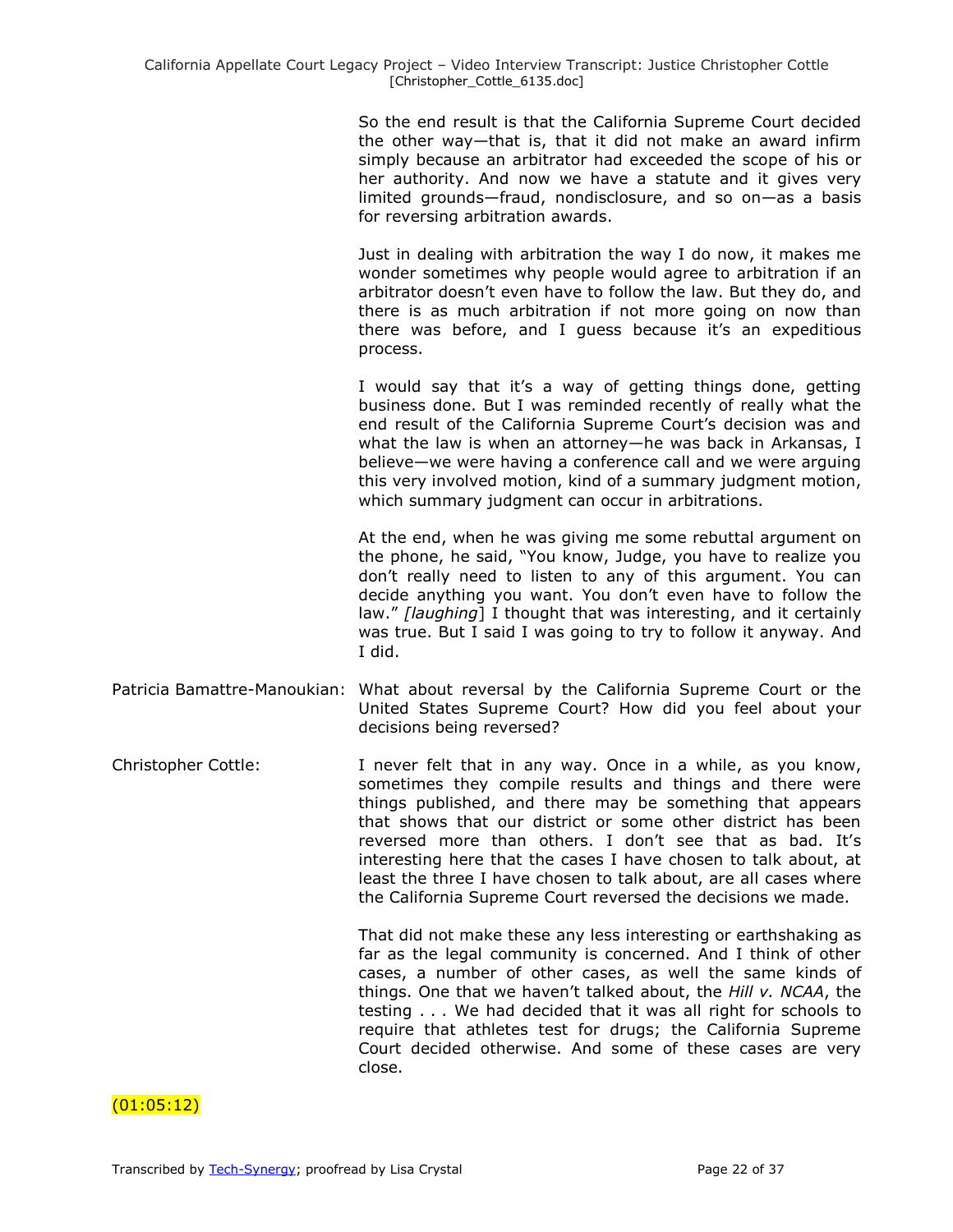Patricia Bamattre-Manoukian: They're close, they're all significant cases, and they certainly all contribute to the development of the law. Often it has been said that in the Court of Appeal, the Supreme Court likes us to discuss and examine and analyze these issues and sort of set the table for them. So I think all of these cases are most significant cases in your particular judicial history.

> Now, Chris, when you were on the court there was a lot of change going on. Justice Agliano was the presiding justice when you arrived, and Justice Capaccioli was still serving. While you were here they both made the decision to retire, and Justice Capaccioli retired in 1992 and Justice Agliano retired also in 1992. And you became first the acting presiding justice, and then you were nominated to serve as the presiding justice. What Governor appointed you?

- Christopher Cottle: That was Governor Wilson.
- Patricia Bamattre-Manoukian: So you were appointed by three different Governors?

Christopher Cottle: Right.

- Patricia Bamattre-Manoukian: And you moved into where you became the acting and then actually officially took over in 1993 and served as our presiding justice until your retirement in 2001. Reflecting back on those years as the presiding justice, what memories do you have?
- Christopher Cottle: I think it was a great opportunity, once again, to try to use my skills as someone who wants to have people operate on the basis of consensus. We were not justices who agreed on everything. It's not as if we all came to work and decided, this is the way we ought to do things.

We had very differing opinions, and I assume some of that still lingers. I remember putting a lot of energy into trying to have meetings together where we could decide things and live with things. I think to a certain extent I was successful, and in some respects I wasn't successful. But I've always enjoyed being an administrator, even though it takes a lot of energy and a lot of time away from other things.

I remember when I was presiding justice I wished I had never done it when I was doing it. I was just sitting in my office reading briefs; I did all those things too, but it was just that I put a lot of energy into administration. I did enjoy the APJ meetings and working with other justices. It gave me a chance to see how they were doing things in other jurisdictions and so on.

One of the really interesting things that—I don't know that anybody has even commented on it, but I probably wouldn't have even realized this had I not gone through the entire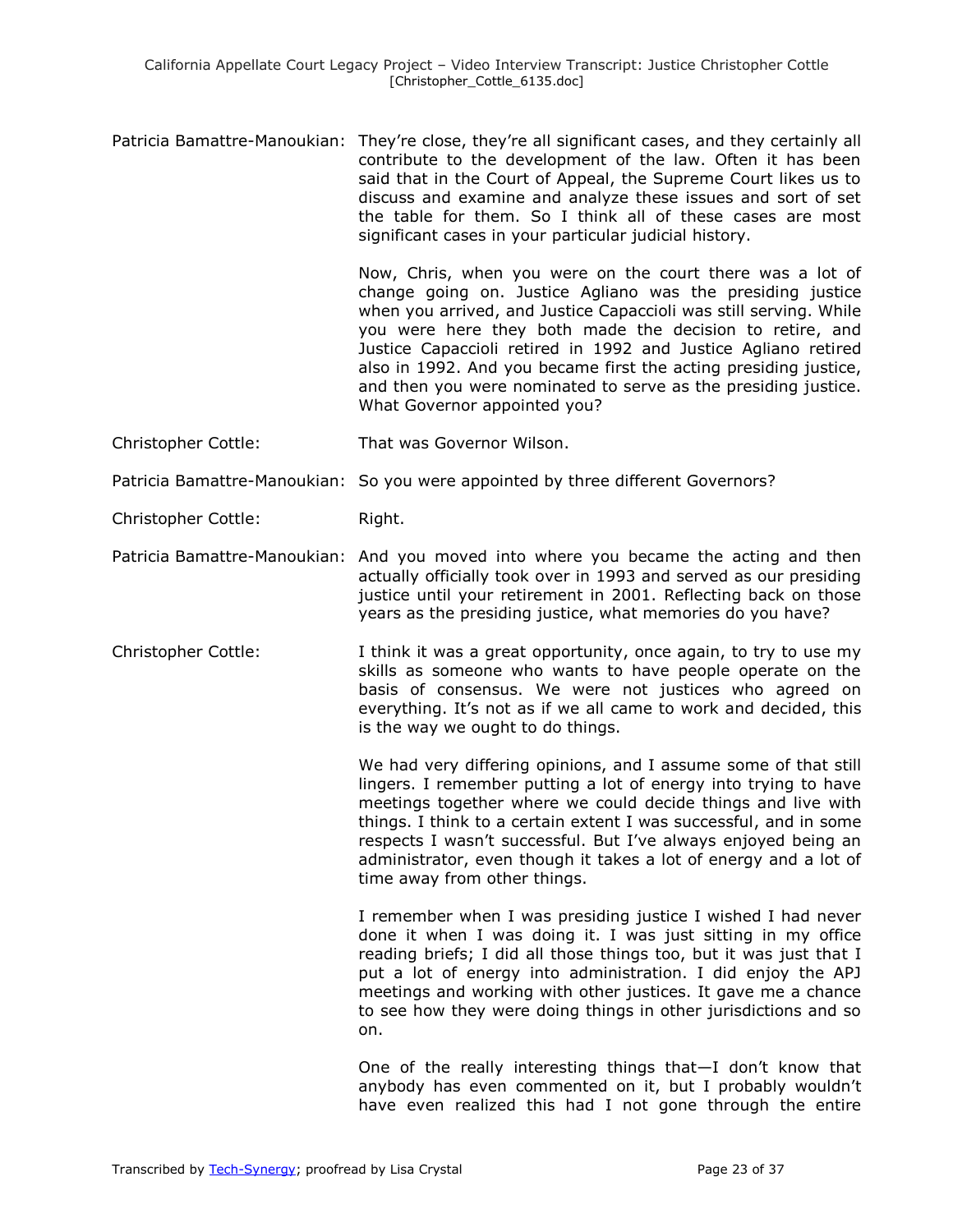process—but there are three districts that have no elected presiding justice. There are three that do. Those that don't the Chief Justice of the California Supreme Court is the one who picks that person on a temporary basis, year after year, to be the presiding justice.

I always thought it was funny that they call the committee the "Acting Presiding Justices," because three of us were elected and we weren't "acting" at all. And nobody . . . we were elected by the people. It's interesting that they do it in different ways, but I guess it's because it's the three largest districts that have the appointed acting PJ each year. It's the three smaller that have the elected presiding justice.

- Patricia Bamattre-Manoukian: So you had an opportunity to work with the Chief Justice and the other presiding justices throughout the state to preside as the justice in the Sixth District Court of Appeal. But what was your workload? Were your cases, was any of that reduced in light of the many administrative responsibilities you had?
- Christopher Cottle: No. In truth, probably the amount of time that I spent on administration . . . we had a very good clerk who did a lot of it, as you know—Mike Yerly. The amount of time I spent was probably not that great; it's just that I spent a lot of time thinking about it and trying to figure out ways to get people to go down a road that was relatively unanimous.

# $(01:10:00)$

- Patricia Bamattre-Manoukian: You spent a lot of time trying to build consensus, trying to bring people together, and trying to really minimize conflict amongst the justices and also the members of our court staff. Now, you developed very strong relationships with all the court employees here, research attorneys and court staff. Can you talk a little bit about your experience with our court personnel here?
- Christopher Cottle: Yes, that was always very important to me. I feel like, particularly in a court situation, you have judges and then you have everybody else. If you view the courts as exactly that, judges and everybody else, I don't think it's healthy. I think the way in which the Court of Appeal operates—and actually the superior courts as well—in my experience you need everybody. Everybody is an important part. And some may not have to stand for election, and some make less money than others, but I think it's important that everybody realize that they're an important cog in this entire wheel.

So I spent a lot of energy trying to do . . . to help people feel good instead of bad, to have them feel respected and wanted and an integral part of the entire operation. I think that is extremely important at the Court of Appeal, because many, many of the employees at the Court of Appeal are . . . if you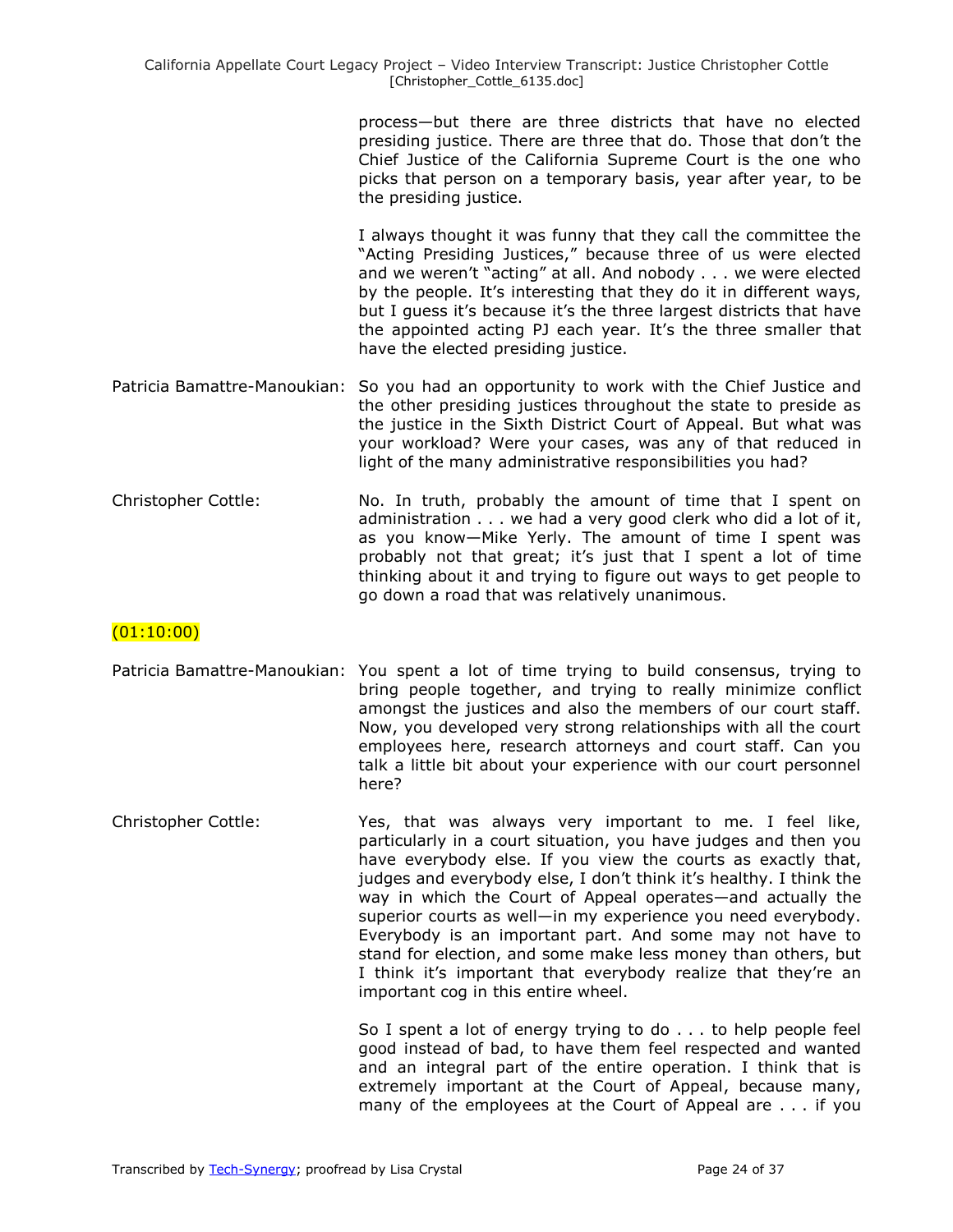decided things based on test taking alone, brilliance . . . But ones that are sometimes paid the least are the ones that are the most valuable. That's true with any court, including the United States Supreme Court, and I hope the justices even of that court understand it, because it's probably even more true there.

It's an unusual situation to have people so bright working—I'm referring to the research attorneys, but I'm also referring to some of the others at the court—it's an unusual situation to have people who are being supervised who are as bright as the people who work for these courts.

- Patricia Bamattre-Manoukian: So you spent a lot of time both as an associate justice and as our presiding justice—really working with justices, research attorneys, our court staff, ensuring that their work was respected and that they were valued. As you look back at what we'll call the "Cottle court," which was comprised of Justice Elia, Justice Premo, Justice Mihara, Justice Wunderlich, and you and me, how do you want people to remember your court? How do you remember your court?
- Christopher Cottle: I think more than anything else, bottom line is that we were determined to try to reach the right result. We were all somewhat different, but I think we were true to ourselves in the sense that we did our best and really wanted to—no matter what the case was—to within the framework of what we were doing and what we had to decide, to do our best and to apply the law correctly. I say that . . . I mean, that was certainly what motivated me. I know that's what motivates you, and I think more than anything else it's what motivated the others as well. And that's why it's the most important aspect of this job.

I remember that I used to laugh sometimes when I'd hear things like Witkin talking at cocktail parties, talking about how when he went to the California Supreme Court, he was a law clerk there writing opinions. He wrote his first opinion and it ended up on the desk—I think he ended up putting it himself on the desk—of the justice. And it ended up being signed. He went to that justice and said, "You know, you never said anything to me about that opinion; was it okay?"

He said, "It was very good. From now on you don't even need to talk to me about these cases." He said, "The only time I even want to talk to you about it is if it involves Standard Oil." *[laughing]* That was it. Something like that. We didn't have any justices like that at this court, and I'm glad for that.

### $(01:15:01)$

So I would say more than anything else what I feel the legacy of the group that I worked with ought to be, and was, is just to get things done and to get them done correctly. When I say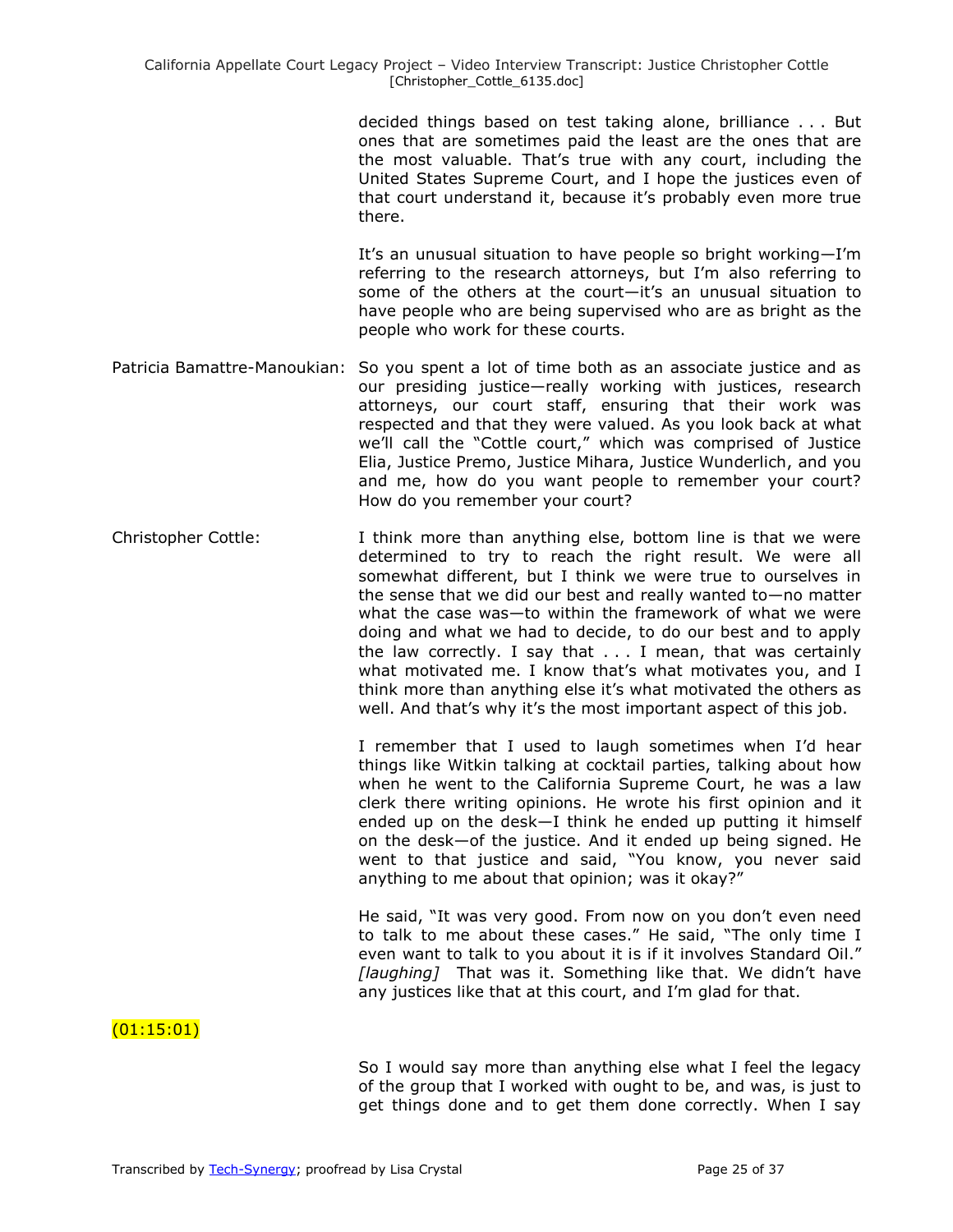"get things done," I often think about all the time pressures too. We haven't talked about that, but there are time pressures. There is . . . you don't have enough time to be perfect, even though you have a lot more time to be as close to perfect than you do in the trial court, that's for sure.

- Patricia Bamattre-Manoukian: Let's talk a little bit about oral argument. We have the conferencing process, the assignment of cases, and the excitement of the new cases and the conferencing process and the brief-reading process and the draft-writing process. What about oral argument? Did you enjoy oral argument in the Court of Appeal?
- Christopher Cottle: I did. There were the routine cases where an attorney didn't realize they were so routine and realized that we had seen these issues before, that were sometimes difficult; but most of it was very interesting, particularly in some of these civil cases. You'd get some outstanding attorneys who orally can clarify things that you might not have really understood completely.

It gives you a great opportunity as a justice to have a sense of whether your take of the case is the right take or whether there's something more that ought to be explored. I would say that probably 50 percent of the time you get people who are really good, good at arguing and good speakers; and it was fun.

It's also fun to be out of your office once in a while when you operate in an environment like we did. So I would say, yes, I enjoyed it, and I think that some real skills go into giving good oral argument. We saw many of those people that were excellent.

- Patricia Bamattre-Manoukian: Now, what tips or what advice would you give to appellate lawyers in terms of brief writing and oral-argument advocacy?
- Christopher Cottle: I think the number one thing more than anything else is to understand that there is a component in every case of justice of doing the right thing. And when I say that, I mean that if every case can be viewed as having a victim and having an oppressor—if you want to put it that way; most civil cases are that way—and even if it's two companies that are equal in terms, if there is some basis on which you can present on fairness and appeal to the sense of a judge or justice's fairness, you're halfway there. If the law is not with you, the law is not with you and you're not going to be successful; but even if it's not with you, you can make a pretty good argument.

I think that is the number one thing, to understand the fairness of the case that you're involved with. Now, if your client is . . . I have a friend who likes to say that, an attorney who likes to say, "I don't build the airplanes, I just fly them," which means that his clients are not always the best clients. If you know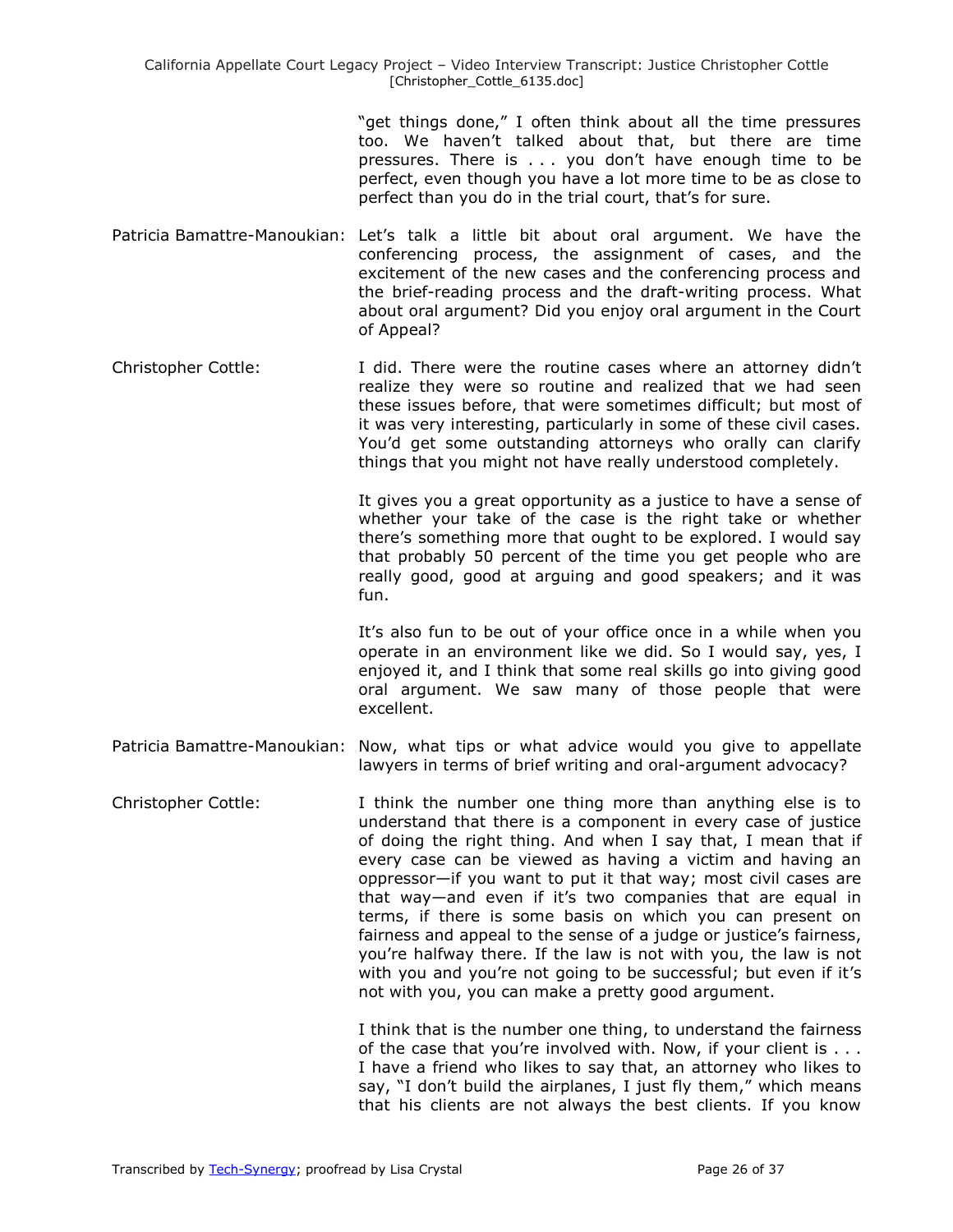that, then you can create an argument that focuses on things other than fairness. But at least you have to understand that you have either got to appeal to a justice's or a judge's sense of fairness or make it crystal clear that the case has to be cited based on the law, because judges are not robots and justices are not robots.

Patricia Bamattre-Manoukian: What about appellate justices? What are the qualities of an excellent appellate justice? You have worked with a number of justices and you have a lot of statewide experience as our presiding justice. What are the qualities of an excellent appellate jurist?

Christopher Cottle: I think all of the same qualities that a trial judge has, but somebody who is really willing to dig in and to understand the case and do their very best to be fully informed on the law and then to decide. I mean, in appellate argument you need patience just like you need to be patient as a trial judge; but I think the most important ingredient is that there is a lot of free time, and you can try to master the issues that are involved in the case or you can just spend very little time doing it and leave it to your research attorneys.

### $(01:20:10)$

So it takes discipline, and I think it takes more discipline on the Court of Appeal than it does as a trial judge. As a trial judge you're just trying to survive. I mean, you have to do what you have to do. On the appellate court, you can do very little or you can do a whole lot, and I think that more than anything else the measure of a good appellate justice is somebody who is willing to be disciplined.

I have a sense of . . . for example, looking at the Supreme Court, not naming any names or anything, but I have a sense that in the period that I was on the appellate court, I have a sense that some of those Supreme Court justices were the kinds that were in their offices all the time, just digging and digging and digging.

They may have had a bit of an agenda or kind of a sense of how they felt about things even before they . . . once they knew what the name of the case was, before they picked it up. But they were dedicated. One who I feel was that way is Mosk; I mean, he always seemed to know the details of his cases. And I would not attribute just the fact that he had a good staff to that.

Whereas there are others that I do not think probably were spending as much time. And that doesn't mean that they were not good justices, but I just see that as a way of guaranteeing that you're going to create the best results, if you're willing to work.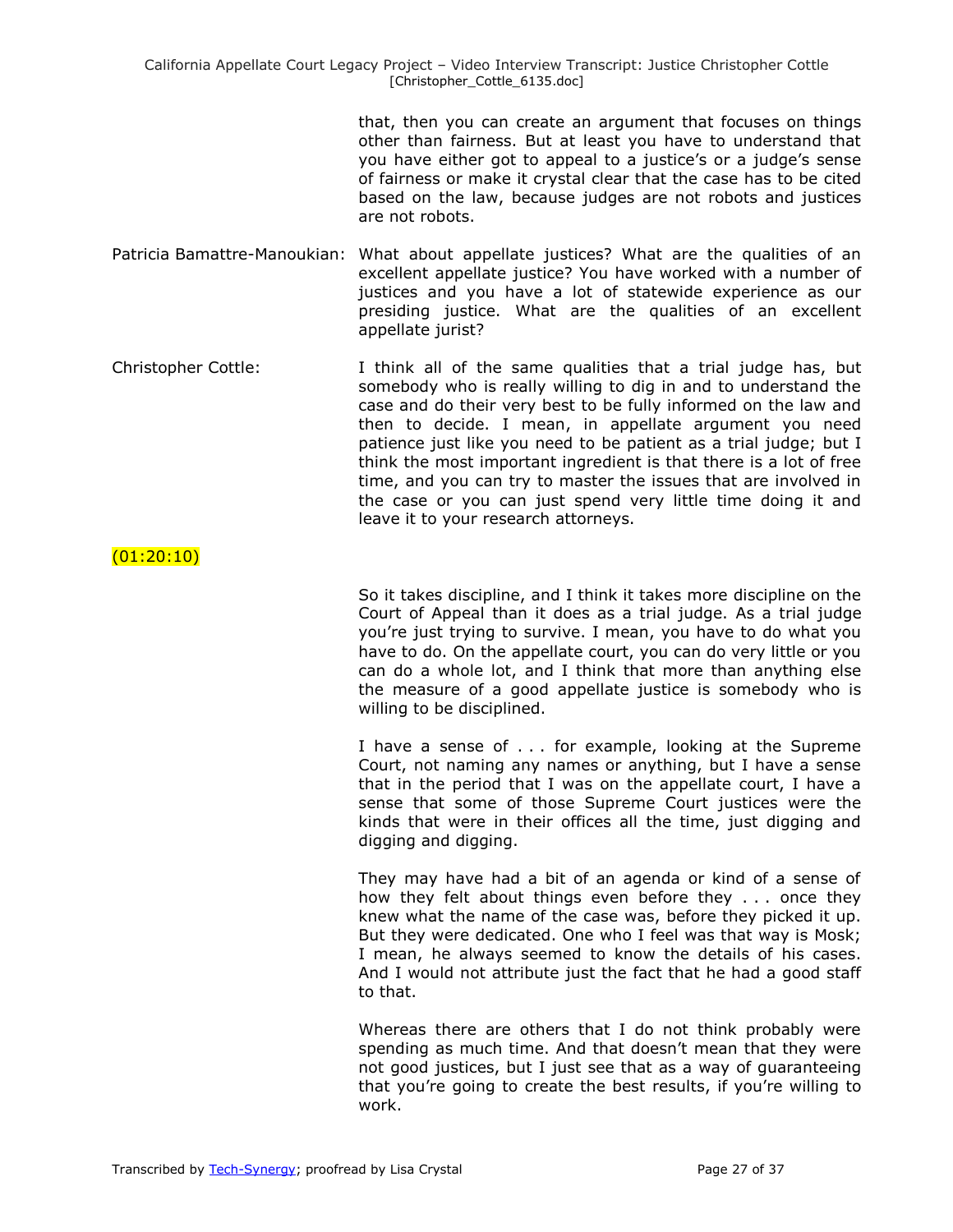- Patricia Bamattre-Manoukian: Work hard, be disciplined, and really be dedicated to the work of the court; and you know, Chris, under your leadership we continued doing outreach programs to Monterey, to Santa Cruz, to Santa Clara Law School. What is the value, as you see it, of public education and public outreach?
- Christopher Cottle: Well, it's certainly important as far as the community is concerned to see, to have them feel, that these courts belong to them and they're doing their best and they're doing what is needed; but it's also good for attorneys. We cannot assume that attorneys understand what we do here at this court without communication and without showing them. They need to know that to . . . I mean, we don't want them to think that the Court of Appeal is just some court out there to be afraid of. We want them to feel that it is a court which in a pinch can be the place to have something corrected and rectified; and you can't have that unless you're visible. I think that kind of visibility was something that we were always very concerned about. Of course, you have done so much of that in various ways.

I think young attorneys need to be fully informed on the entire process. I'm going to guess that there are some attorneys that probably do not pay much attention, do not even know what the Court of Appeal does. For example, we have to operate and make decisions with standards of review; we don't just decide things.

Now, we spend a lot of time trying to inform the public of this, but we also need to spend time informing the attorneys of this because sometimes they haven't even thought about the standard of review before they decide, "I'm going to appeal." They have to have some understanding of the path that it is going to take to get where they want to be if that is what they want to do.

- Patricia Bamattre-Manoukian: I think we all enjoyed these public outreach programs and meeting members of the local bar and the students that we dealt with. One issue that always comes up in terms of lawyers, both in the trial court and in the Court of Appeal, is the issue of civility. Over the years, as you look back during your trial days and days on the bench, is civility declining, is there a problem with a lack of civility?
- Christopher Cottle: I know there's a lot of emphasis on it, there's a lot of talk that goes on. But it seems to me that personality is involved more than anything else. I still see attorneys leading an arbitration where you would think that because it's supposed to be an expedited procedure, attorneys would tend to just lighten up a little bit and focus on getting to the end result.

 $(01:25:04)$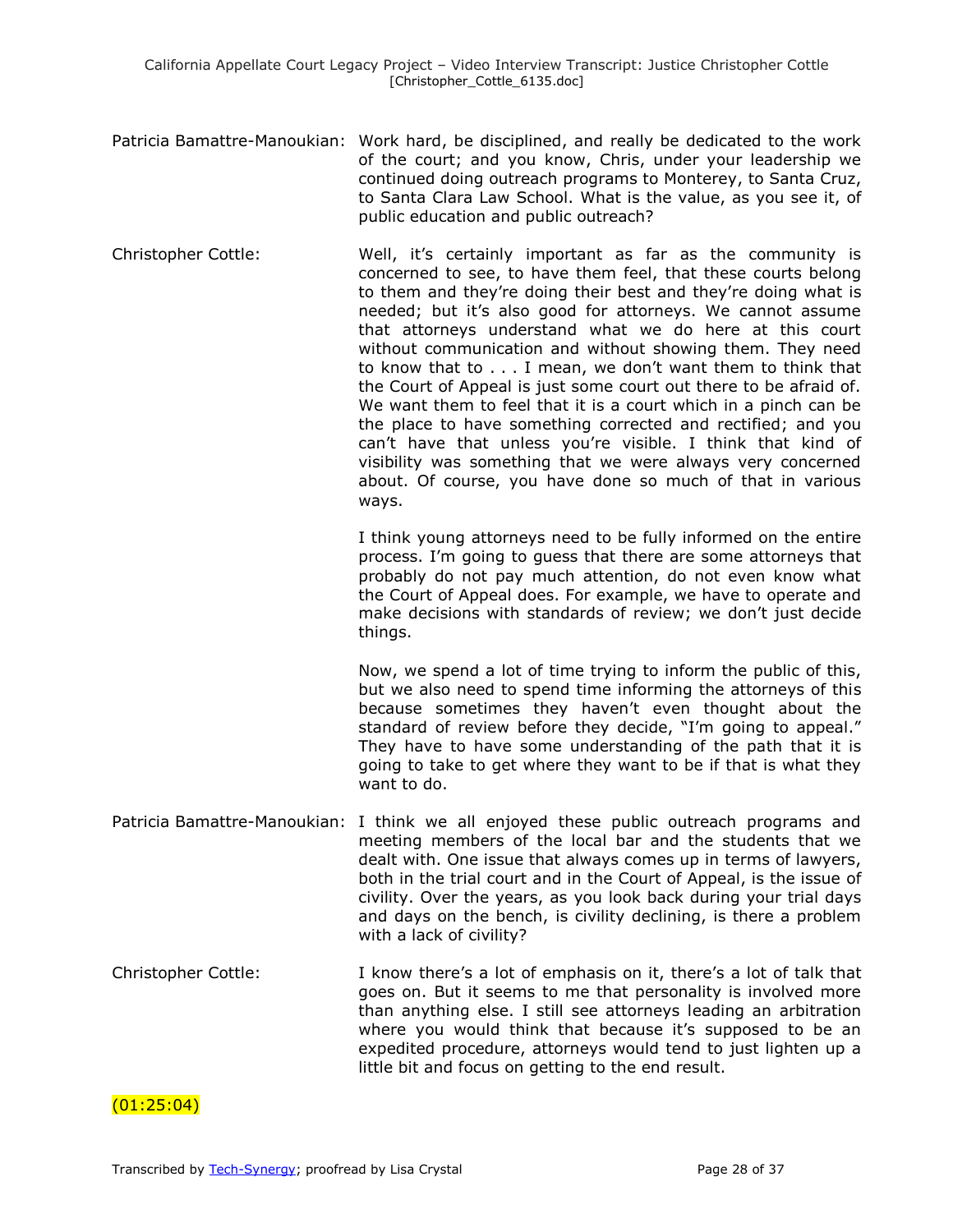But I see a lot of bickering and fighting back and forth, personality problems with attorneys, not dishonesty but borderline misrepresentations, and so on, from the perspective of where I am now.

So I think it still goes on. But I think it's good to have these programs; I think they help. I think they're an opportunity to entice people to take a look at their behavior, but I still see it going on quite a bit. I have these conference calls frequently where one attorney is saying this and this. It's an indication that hours have been spent on the personal bickering that they just seem unwilling to let go.

- Patricia Bamattre-Manoukian: Is there anything judicial officers can do to increase professionalism and civility? Is there any hope?
- Christopher Cottle: Oh, yes. I think there's a lot of hope, and I think these committees are good. And I think that good judges will call people aside—not embarrass them necessarily in court, but talk to them about it, just say, "You need to do this." It doesn't help them anyway; it just goes in one ear and out the other. I mean, these kinds of thing do not really make a difference in deciding cases in my experience, but they cost clients a lot of money.
- Patricia Bamattre-Manoukian: What about the impact of technology throughout your career, all of the changes in technology that have been going on?
- Christopher Cottle: They're tremendous. There is rarely a case that I have now when attorneys are not sitting there with their Blackberrys and multitasking and accomplishing things. And I haven't stayed up with all of this. Sometimes I think I'm going to get myself one of those, but my first thought is, what if it doesn't work or what if it breaks down or something? Everything will be in this little item. I like my calendar that I can physically hold and open and shut and so on.

But yes, there is a lot going on; certainly when it comes to research, things of that kind, it's tremendous. The fact that I'm a little familiar with the opportunity now for lawyers, just members of the bar, to have this update every day on cases that have come down . . . I use that all the time. It's great. I think there are so many opportunities for attorneys to be more fully informed now on the law than they ever were before.

Patricia Bamattre-Manoukian: Going back to your comment about being prepared, certainly with the technological advances, there is the opportunity to be as prepared as possible too.

> While you were serving on the trial court and transitioning to the Court of Appeal, you had several significant personal and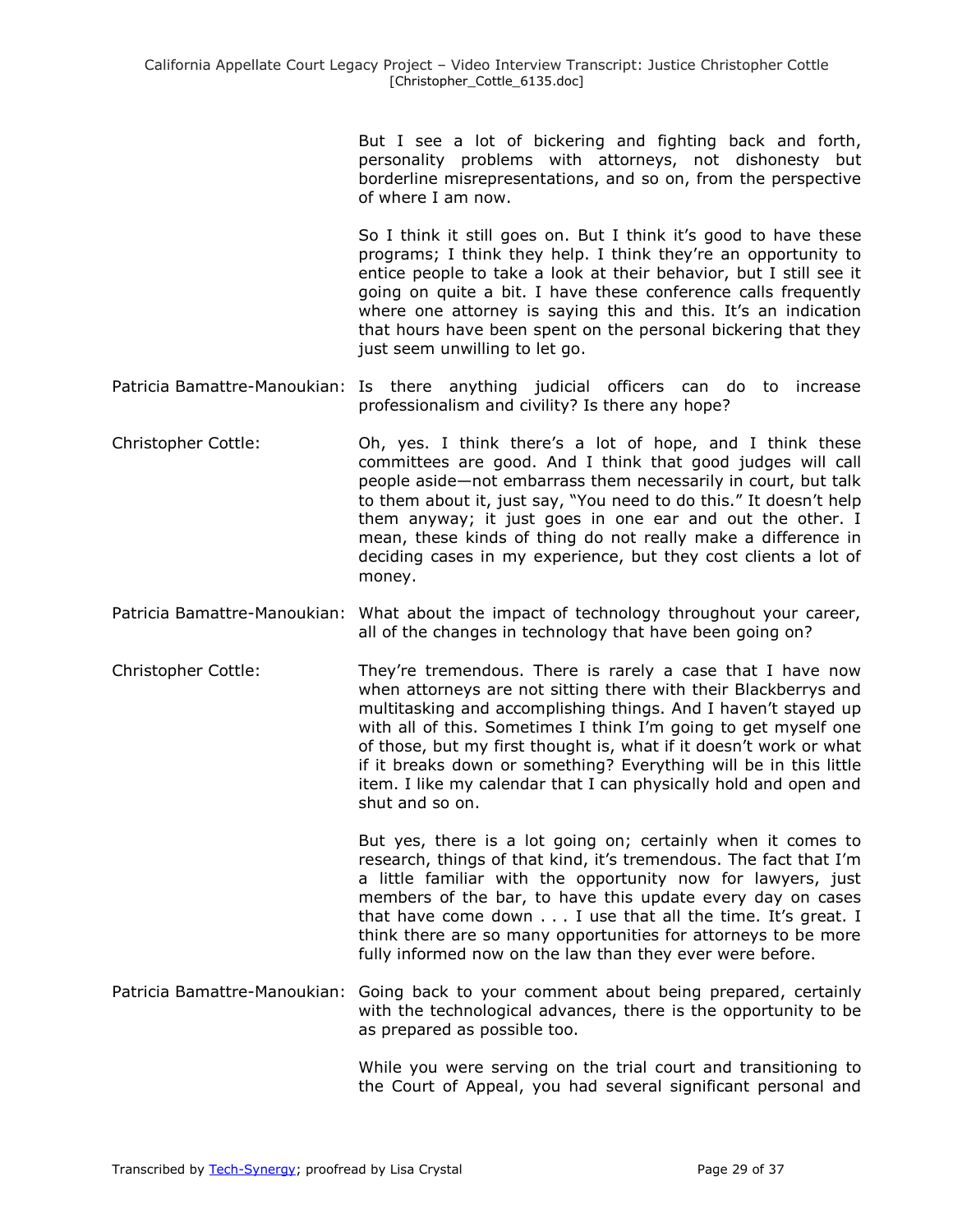> family events going on; can you tell us a little bit about your wife and your second son?

- Christopher Cottle: Yes. I was married to my second wife, Marta, when I was on the superior court just before I went on the Court of Appeal. We have a son, Brandon. He is 20 years younger than his older brother. He is a great kid and he is now in high school, a junior. If I'm going to have somebody to follow on the athletic fields, in their studies, I'm going to have to look to my one-year-old grandson, because Brandon is going to be off away in college pretty soon.
- Patricia Bamattre-Manoukian: What sports does Brandon play?
- Christopher Cottle: He is a football player and a basketball player. He's a very good basketball player and plays lacrosse now—that's his new sport—but he likes all the things. He attends Stevenson High School down in Monterey, where he boards; that's something that he always wanted to do, and it's turned out to be a good opportunity for him.
- Patricia Bamattre-Manoukian: So he's 17 and he's a junior, and so as he heads off to college, you have your one-year-old grandson who will be starting his sports career pretty soon, so you'll always have sports to follow?

Christopher Cottle: Right.

Patricia Bamattre-Manoukian: In 2001 you decided to retire, and we begged you and we begged you and we begged you not to retire, and we pleaded with you to stay with us a little bit longer, and we were so sad when you left. We had just a great opportunity to work with you and wished you the very best, but we were so sad to see you go.

Now, tell us what you've been doing since you retired in 2001.

Christopher Cottle: I started my own mediation-arbitration business, and that's what I've been doing.

(01:30:00)

I do about, probably 75 percent mediation, about 25 percent arbitration. I do it all over the Bay Area, primarily in the San Jose, Santa Cruz, and Monterey area. And I really enjoy it. I can control it; if I don't want to work I don't have to work, but I tend to work almost as much as I can. I probably work about four days a week. I have a Wednesday golf game that I like to participate in pretty consistently, although some weeks I just can't do it.

Patricia Bamattre-Manoukian: So are you completely on your own?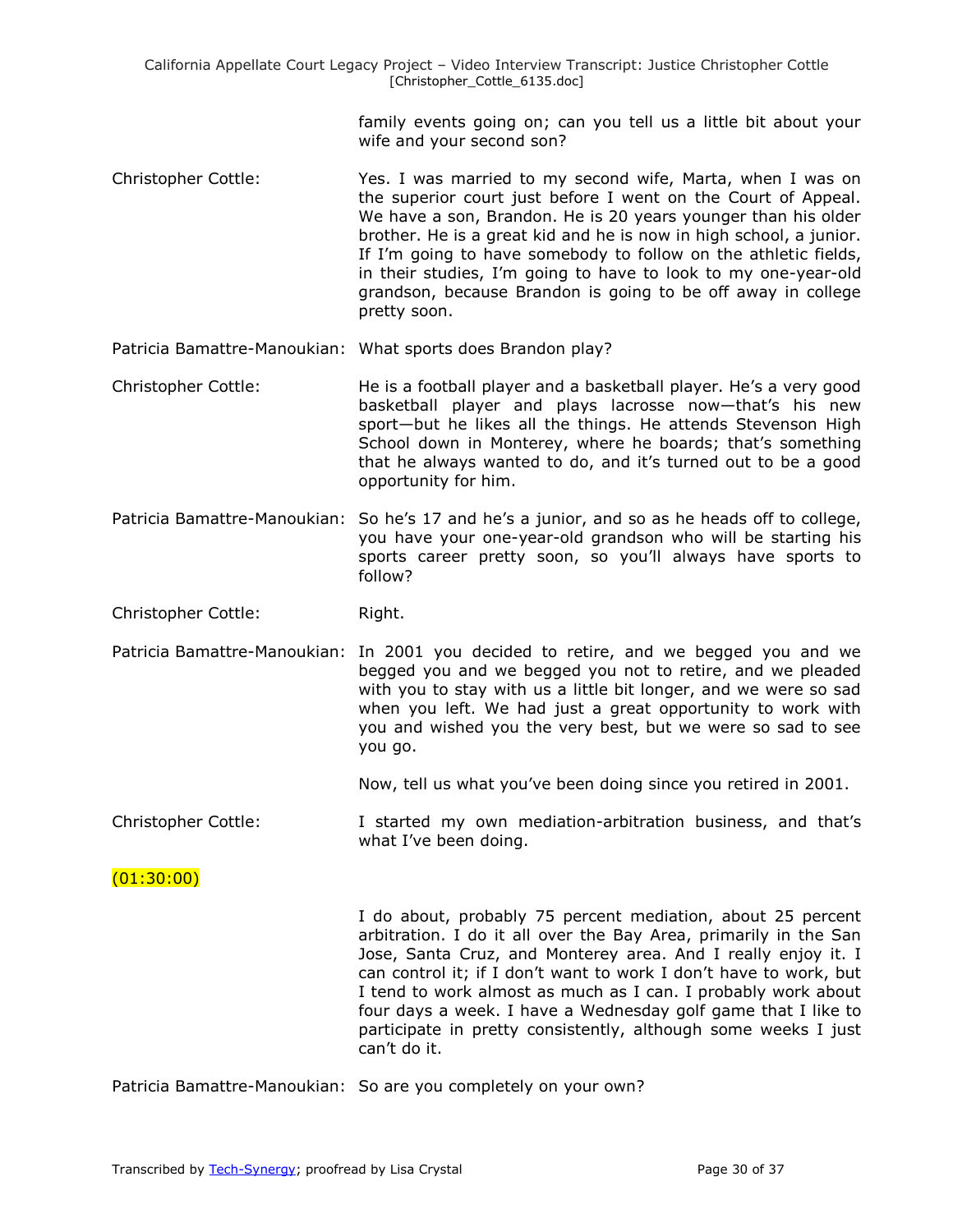Christopher Cottle: I'm completely on my own.

Patricia Bamattre-Manoukian: And you do 75 percent mediation and 25 percent arbitration. Which do you enjoy the most?

- Christopher Cottle: Well, I really like the mediation; I prefer the mediation. Mediation is an opportunity to sort of get into a case and then help people. I think people who come out of mediation feel better about it. They either feel good about it or not so good about it, but at least it's over and they've done it and they've decided and they've been in control of the decision. Arbitrations tend to be fairly close cases. I don't think people are willing to waste their money and time, if they're good lawyers, with arbitration, so I find the arbitration cases difficult and usually worth the time and energy that the attorneys have put into them.
- Patricia Bamattre-Manoukian: Are there particular issues or particular areas of the law that you tend to specialize in?
- Christopher Cottle: Well, most of what I do is business litigation; particularly in arbitrations it's one company versus another company. Sometimes they're employment cases, where you have an individual and a company, that kind of thing. I never thought I would be doing family law, but I have actually gotten involved in family law, where I serve as an appointed judge. There is a statute that provides for appointments of private judges in family law cases. And I'll take a family law case from beginning to end in that capacity sometimes. Rarely do they involve issues related to children, but the same kinds of issues that are frequent issues in regular court docket cases.

But they're usually about money. They're usually about the division of property. Sometimes they involve companies, and not only family law issues, but other issues that are much like issues in partnership dissolution cases, things of that kind. So I do that. I have had some very interesting cases. I mean, they're all over the place from different kinds of personal injury cases I've had.

I had a case recently that was a case involving not only family law but criminal issues and all kinds of things coming together: a man who had molested his daughter years ago, then married her, then divorced her, and all the statute of limitations issues and things that come up. This man ended up quite wealthy, so that made things interesting, because otherwise some of these issues would never have surfaced. So it's different and it's pretty exciting. I would say that there's not a lot of law; it's more handling people in the kind of work I'm doing now. There is always some law, but the law is usually fairly clear.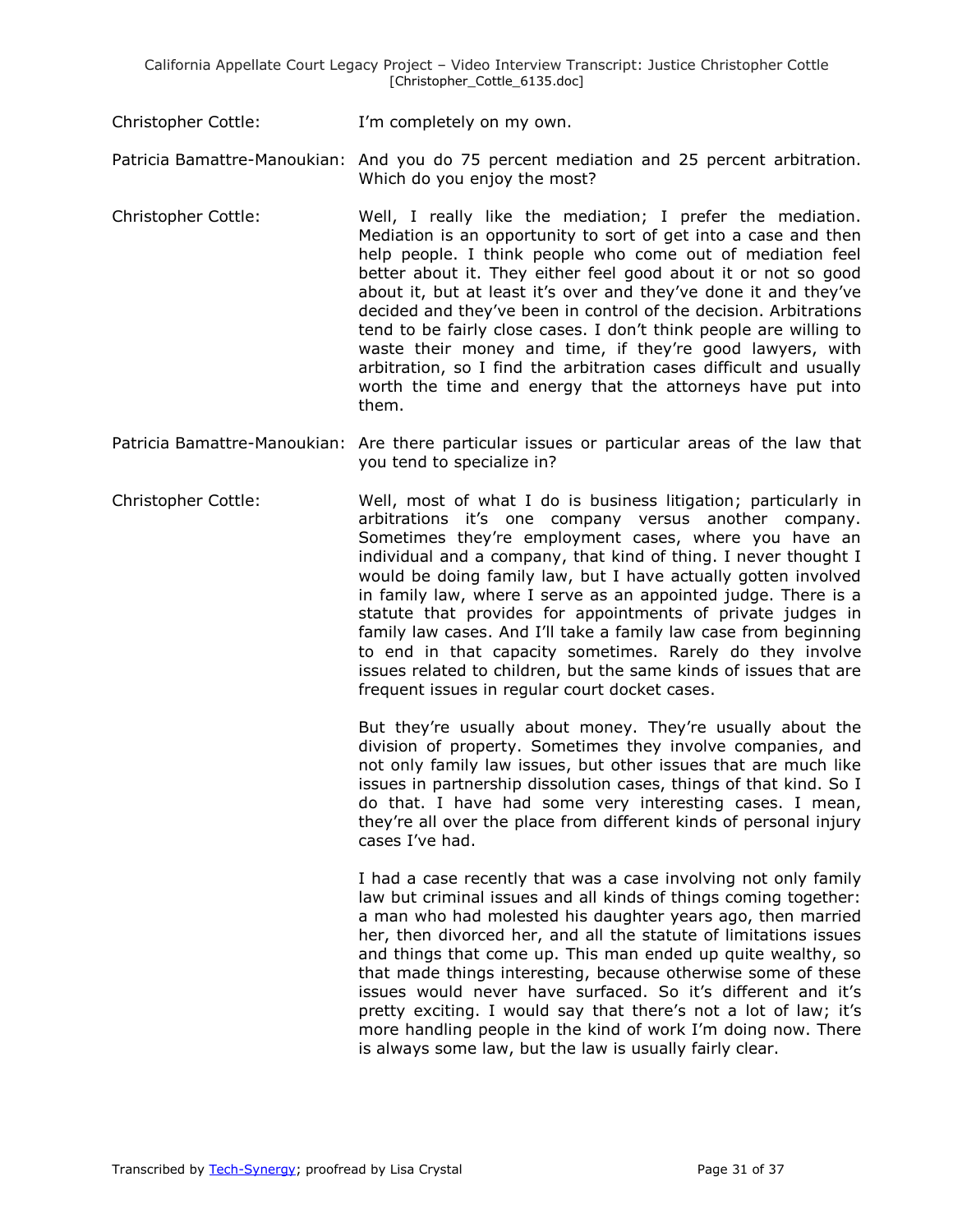- Patricia Bamattre-Manoukian: Handling people and again trying to build consensus, minimize conflict, and resolve issues, so people can carry on in their lives—it sounds like what you're doing.
- Christopher Cottle: Right.
- Patricia Bamattre-Manoukian: And are you enjoying it?
- Christopher Cottle: I am. I really like it.

Patricia Bamattre-Manoukian: Now, did you ever consider sitting back on assignment or being—

Christopher Cottle: Well, I was actually doing some of that. I was doing both for a while, and then the Chief Justice made his decision about the fact you could not do both, that there was a conflict, an inherent conflict in his view. I think what was happening is the retired judges and justices were supposed to be on a day-today basis handling nothing but what they were involved with and there should not be crossover.

> I will say that one of the things about private practice in mediation and arbitration is it's like a business. When I leave here, the first thing I will do is call my office phone and figure out how many people have tried to call me today—perhaps new clients, people who have continuing problems, so on and so forth.

 $(01:35:06)$ 

The rule was—and I think it was a good rule, and I followed it when I was doing both—was that on a given day when you're down at the courthouse you should not be doing things that are private. And I have a sense that there were abuses in that regard. They came to the attention of the Chief—I think he said as much—and that led to the decision to bifurcate them and separate them, and it's worked out very well.

I know a number of judges who are sitting on assignment love it, and I know others that are glad they're just doing the private work. I will say once in a while I go down to the courthouse for a week at a time, and I never felt any conflicts; I just set that week aside. But I enjoyed being back with attorneys I knew and dealing with the calendar and so on. I miss that, but I can't, I really can't, quarrel with the Chief's decision to separate it.

Patricia Bamattre-Manoukian: It has . . . there's sound policy behind that decision.

Christopher Cottle: Yes, I think so.

Patricia Bamattre-Manoukian: So what do you think are the greatest challenges facing our courts today—maybe the courts and the legal profession?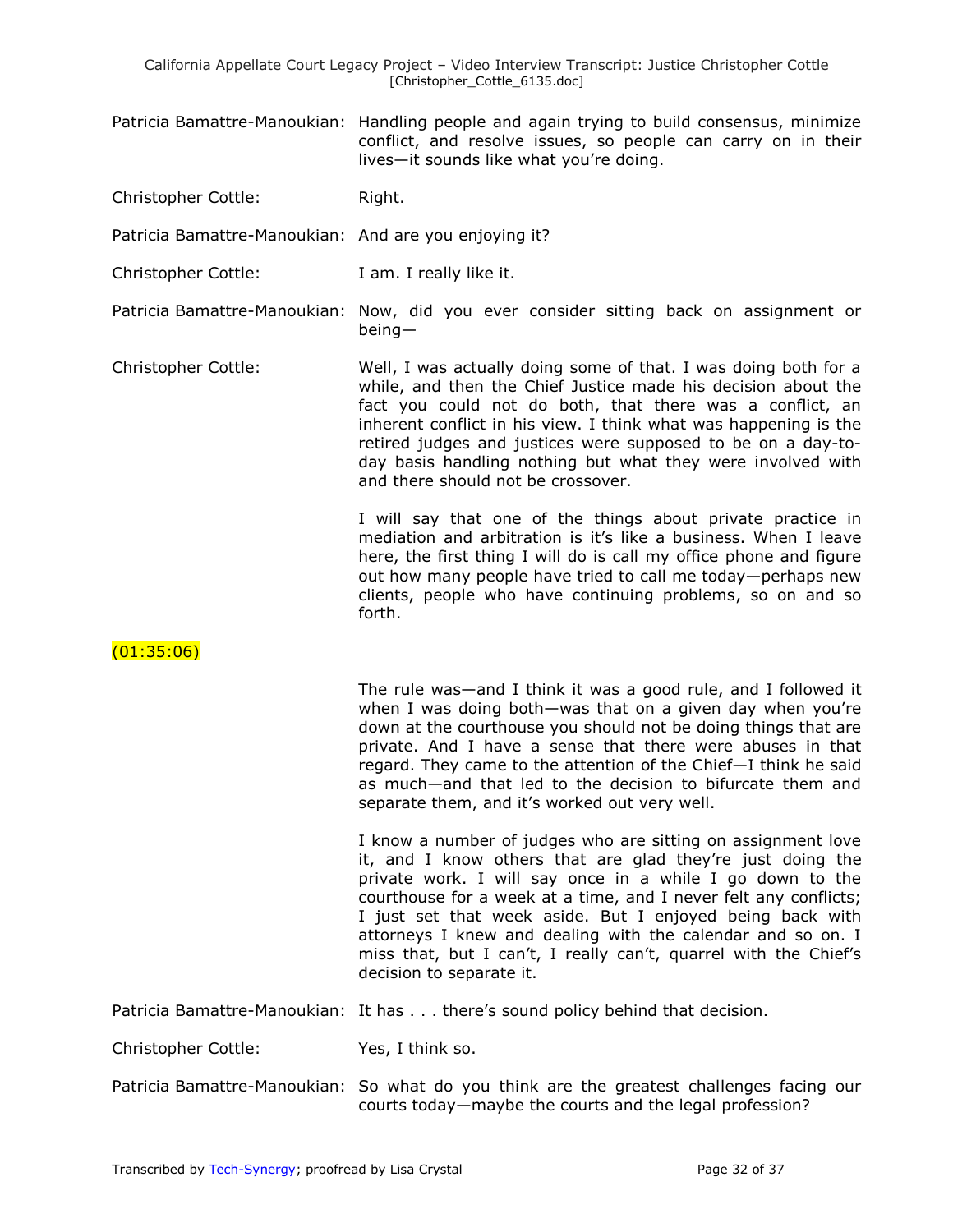| Christopher Cottle: | Well, I think probably more than anything else, remaining<br>visible, remaining being a part of the entire process and having<br>people feel like they have some ownership as far as what is<br>going on; it's hard to maintain that. I think it's probably we're<br>better off right now than we've probably ever been in that<br>regard. And I think that has to do with the fact that a lot of<br>energy is going into accomplishing that.                                                                              |
|---------------------|----------------------------------------------------------------------------------------------------------------------------------------------------------------------------------------------------------------------------------------------------------------------------------------------------------------------------------------------------------------------------------------------------------------------------------------------------------------------------------------------------------------------------|
|                     | I think it's important that people understand what judges do,<br>who they are, how they decide things, and why they decide<br>things, so people don't think they're just a bunch of robots and<br>so on. I think there is a tendency on the part of people to think<br>that judges just decide whatever they want to decide when<br>they want to decide it and they decide it based on political<br>reasons or reasons that don't have anything to do with the<br>general welfare of people.                               |
|                     | So we have to keep people informed and make them<br>understand that this is a whole part of what makes our system<br>so great.                                                                                                                                                                                                                                                                                                                                                                                             |
|                     | Patricia Bamattre-Manoukian: Have you remained active in sports over the years?                                                                                                                                                                                                                                                                                                                                                                                                                                            |
| Christopher Cottle: | Yes.                                                                                                                                                                                                                                                                                                                                                                                                                                                                                                                       |
|                     | Patricia Bamattre-Manoukian: And what types of activities do you participate in?                                                                                                                                                                                                                                                                                                                                                                                                                                           |
| Christopher Cottle: | Well, I'm a skier; I would probably always be a skier. I keep<br>waiting for the day when I can ski free, but what they do is<br>they keep raising the level. It used to be 65; now it's 70. When<br>I get to 70 I'm afraid it's going to be 75. But anyway, I can't<br>complain. I do like skiing; it's a great thing. But I do it very<br>carefully now. I used to play tennis; I'm no longer playing<br>tennis. I play golf, but I'm horrible but I still like it. I think most<br>of these golf courses are beautiful. |
|                     | One thing I do on a regular basis is I lift weights. I have a<br>regular regimen that I do about three times a week. I would<br>like to be able to do it every day where I really do work out<br>pretty hard and get to the point of what a trainer I work with<br>once in a while calls "failure," where you're almost dead but not<br>quite. And then you recover and the next day you feel really<br>good. [laughing]                                                                                                   |
|                     | Patricia Bamattre-Manoukian: And, for purposes of our interview, I should ask you how old<br>you are now?                                                                                                                                                                                                                                                                                                                                                                                                                  |
| Christopher Cottle: | I am 67.                                                                                                                                                                                                                                                                                                                                                                                                                                                                                                                   |
|                     | Patricia Bamattre-Manoukian: You look about 50. Do you have any other personal interests or<br>activities unrelated to the law that you would like to share for<br>purposes of your oral history today?                                                                                                                                                                                                                                                                                                                    |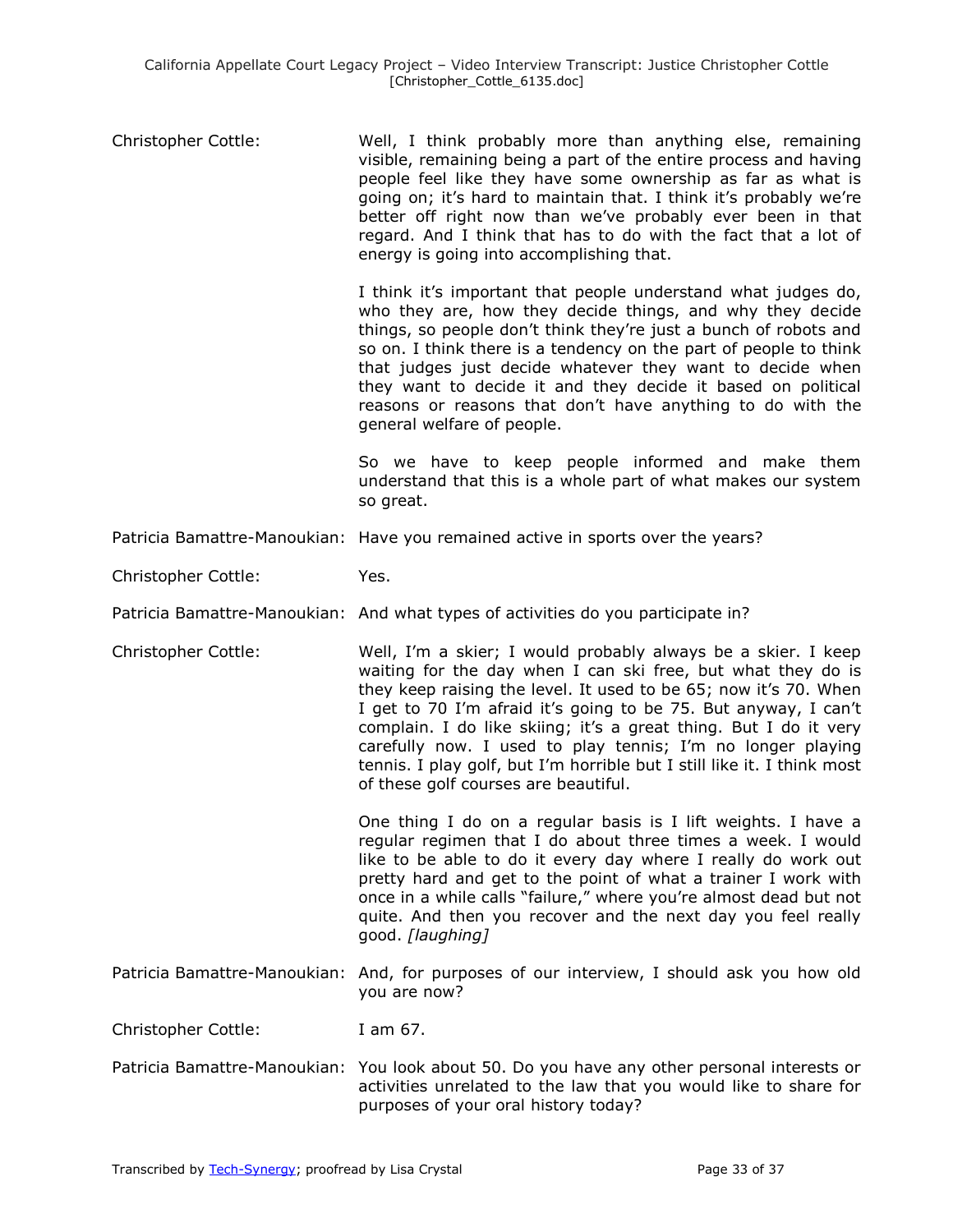| Christopher Cottle: | Well, let's see. I'm very active in my church; it's a church that<br>is building a new church. I'm the head of the architecture<br>committee, and you can imagine what that entails. I'm kind of<br>in the role that we were talking about where I'm sort of trying<br>to get people not to kill each other over various issues and to<br>develop consensus. We've been doing pretty well, but that is a |
|---------------------|----------------------------------------------------------------------------------------------------------------------------------------------------------------------------------------------------------------------------------------------------------------------------------------------------------------------------------------------------------------------------------------------------------|
|                     | big, practical project.                                                                                                                                                                                                                                                                                                                                                                                  |

I'm also on a foundation down in Monterey that's the Diocesan Foundation that deals a lot with financial issues and fundraising and so on. What else? I'm a family person, so I spend a lot of time with my family.

 $(01:40:00)$ 

My new house is a great place to just kick back. I have not had the chance to really do that yet, but it's in the mountains above Aptos, and you can't hear freeway and you can't hear any noise. The only thing you hear is a plane once in a while, and that's a new experience. Very nice, I enjoy that.

I am active in my new neighborhood. I am an officer in the Onthe-Road Association; probably should have not taken that position. There's already conflict there. I have some good friends, I enjoy life, and I enjoy chasing my 17-year-old around with all of his activities.

Patricia Bamattre-Manoukian: As you look back at your career, what would you characterize as the rewards and advantages, the positive aspects of your career?

Christopher Cottle: I've always been in public service until recently, when I started this, my little private business; and that is somewhat unusual, I think, that whole time. And in a way, when you have that you're somewhat spoiled; you always have a paycheck. In that sense you're spoiled. I feel like it's been so rewarding to be able to do all these things, to have had the opportunity to do these things.

> When I look back on my career, what I had the opportunity to do in the DA's office was incredible. I mean I got so much more out of it than I gave, but I feel like I did give a great deal. I get feedback from people indicating and confirming that, and so that makes me feel good.

> In the same way, I feel being a judge in this country is such a great opportunity. I mean, it's not maybe as good as being a professional baseball player, but in the sense that I think it has some of the same aspects. Those people go to work every day and they must enjoy it. I can't imagine a professional baseball player getting up and saying, "I don't want to go to work today; it won't be any fun."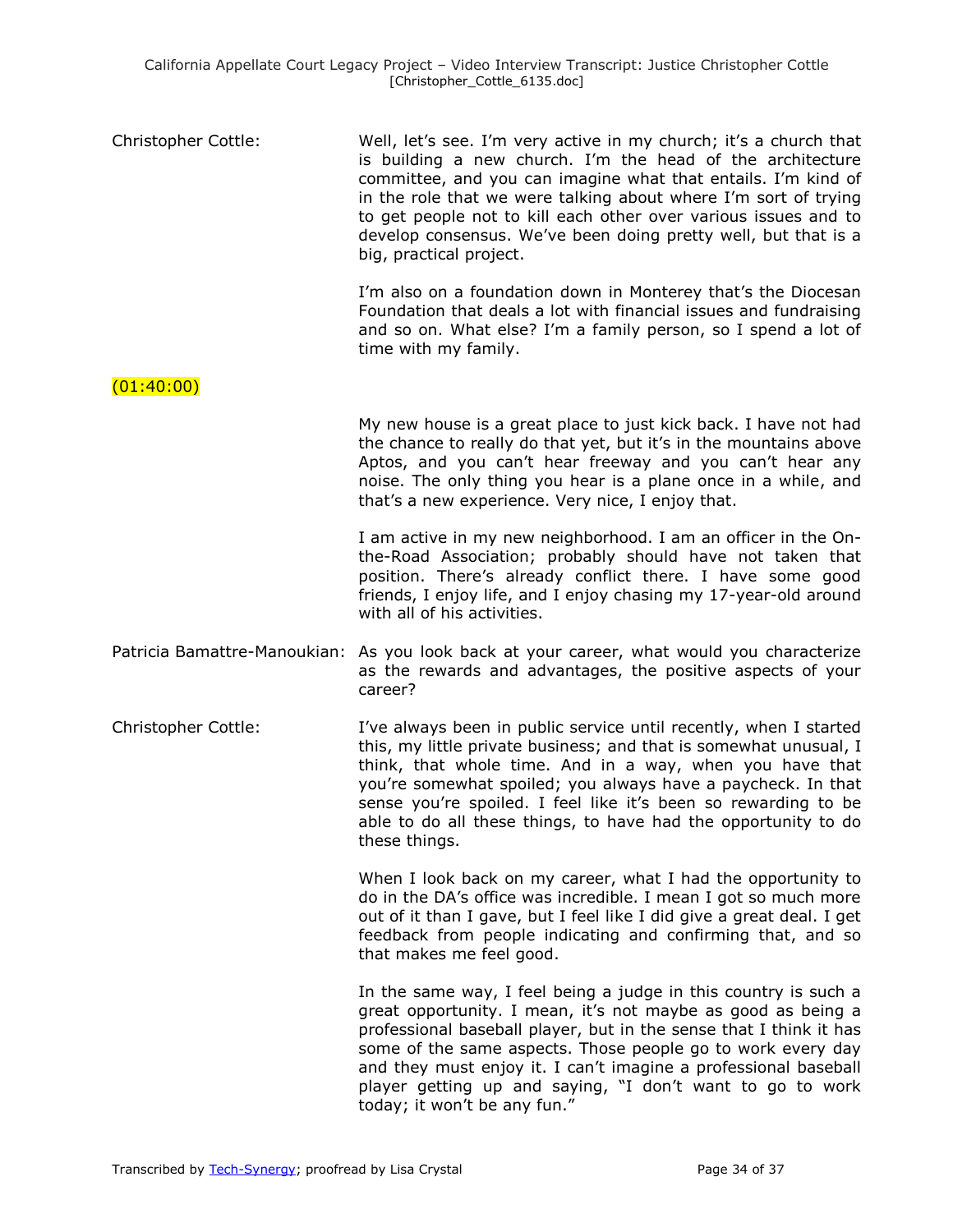Being a judge, if you're not having fun, you're pretty strange, because it's privileged kind of work, where you're doing things in which you have the opportunity to feel rewards on a daily basis. So I feel very good about that.

- Patricia Bamattre-Manoukian: As you look back, in addition to the rewards and the opportunity to serve others in your various career positions, are there any challenges that stand out in your mind, any great challenges that you look back at?
- Christopher Cottle: Well, I think that when you take the kinds of positions that I have had and you have had, you give up something too. That is, you're a public person and you live your life in a way that reflects that. You live it more carefully. Before I go out—not always but most of the time—before I go out in neighborhoods, I usually look a little better than I might otherwise, just in case somebody recognizes me. *[laughing]* That does not mean I dress up, but it means I don't walk around with tank tops, even though I might walk around with a tank top at my house, that kind of thing.

So you do give up some things, but beyond that I don't think there have really been any negatives. And of course the family life, I mentioned it; I think my first divorce had in part something to do with the fact that I was working so hard. But on the other hand, if I had been doing something else, I probably would have been working just as hard as well.

Patricia Bamattre-Manoukian: Is there anything you would have done differently as you look back?

Christopher Cottle: There really are not. As far as my career, I would not do anything differently. There are things that I probably would have done differently when I was in school. I might have pursued something I did not pursue. For example, I might have gone overseas for a couple of semesters when I did not do that. Some of those kinds of things I look back upon.

But no, I just feel that it's been a great life so far.

Patricia Bamattre-Manoukian: And many more great years to come, I know.

 $(01:45:01)$ 

- Christopher Cottle: Occasionally I tell people in church, "I feel like I'm already in heaven, so why should I worry?" [laughing]
- Patricia Bamattre-Manoukian: Those of us that have worked with you, Chris, we have seen you and your dedication to your family, to your faith, and to your friends. We have known you in various leadership roles, going back to your service as student body president, team captain, the DA in Santa Cruz, a presiding judge in Santa Cruz,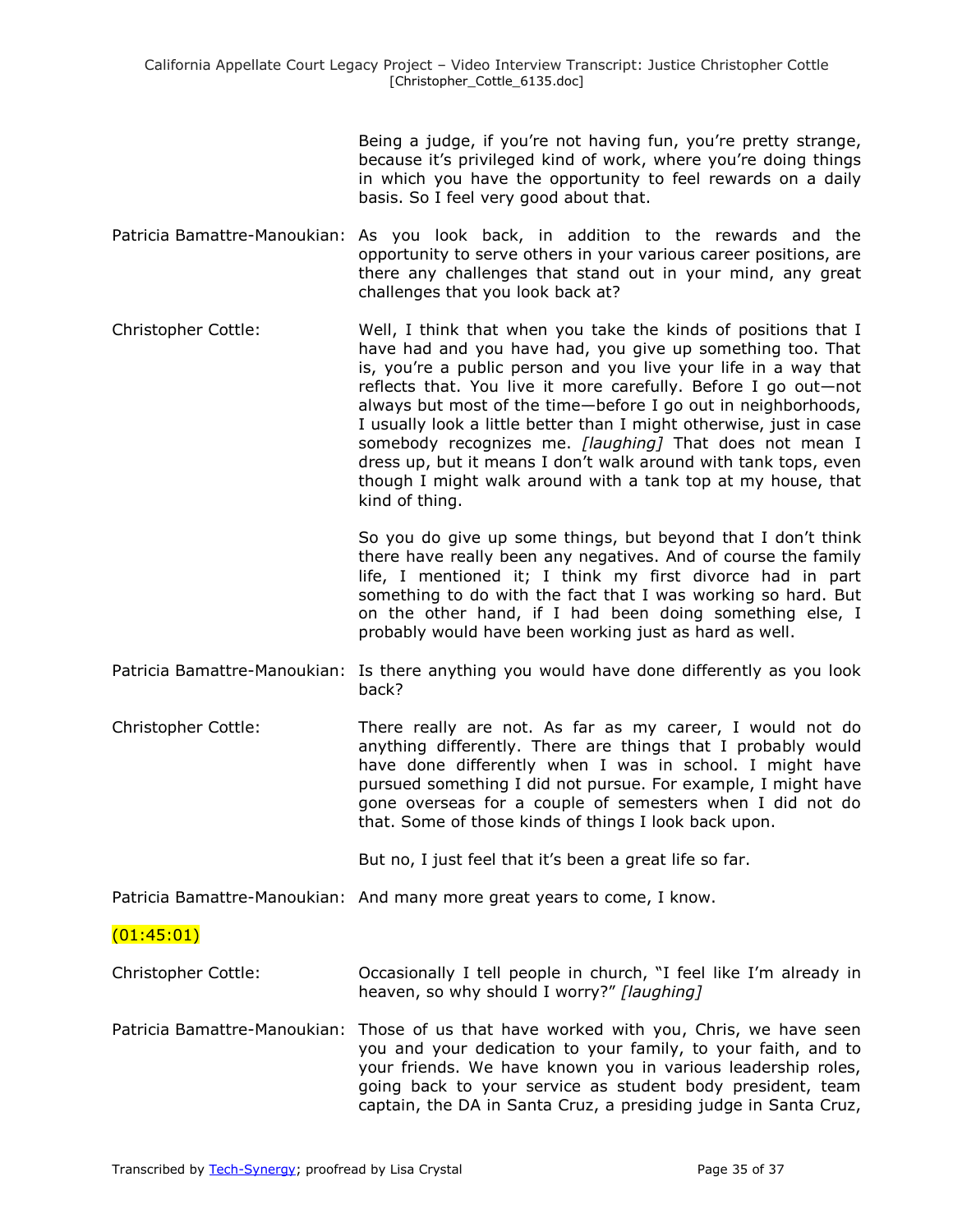our presiding judge here at the Court of Appeal, and now on to private judging.

We have always admired your leadership, valued your consensus-building skills, and truly valued your respect for our employees and our justices at the court.

In closing this interview today, I would like to invite you to make some closing comments—either words of advice to generations to come, or words of guidance to our lawyers and justices, or simply closing comments as you reflect back on your life, both personal and professional, and on your career.

Christopher Cottle: I think I will touch perhaps-since I've said so many other things—I will touch on something that I haven't touched on that I think is important to all of us as judges and justices. I recently read my great-grandfather was a judge back in Illinois, and he wrote something at the end when he retired. I read that recently; I was very impressed with it.

> Basically what he focused on more than anything else was how important it was to our system to maintain the independence of the courts, to do everything we possibly can to get good people on the courts who are independent of however the wind is blowing at a particular time; who are willing to work hard and be in a situation where they're motivated to work hard because they know they're independent, they know they're going to get paid, they know they're not going to be criticized for whatever decisions they make, but instead be referred to once in a while as "easy" or "hard" or whatever; but nevertheless respected for the fact that they have to do what they're doing.

> That to me is really important. That's one of the things about the fact that I'm so lucky to have been a judge is, I was a judge in a time when all of that was in play for me. And I think I did my part in trying to gain respect for the courts, and at the same time people gave me the benefit of the doubt over and over again in my decisionmaking.

> I told members of the bar often in talks I've given and so on that it's incredible to me that people are willing to let me have and take responsibility for decisions that they've given me the opportunity to make. And I think part of it is that we have such a great process for doing that. It's nice to have been here as a judge than perhaps—I don't know, Iran, Iraq, whatever—have somebody breathing down my back. *[laughing]* There just isn't that kind of thing going on in our system.

Patricia Bamattre-Manoukian: It has been my great pleasure to interview you today and to have worked with you for so many years—even though you went to Stanford and I went to UCLA. And I want to thank you very much for participating in the Appellate Legacy Oral History Project. This concludes our conversation.